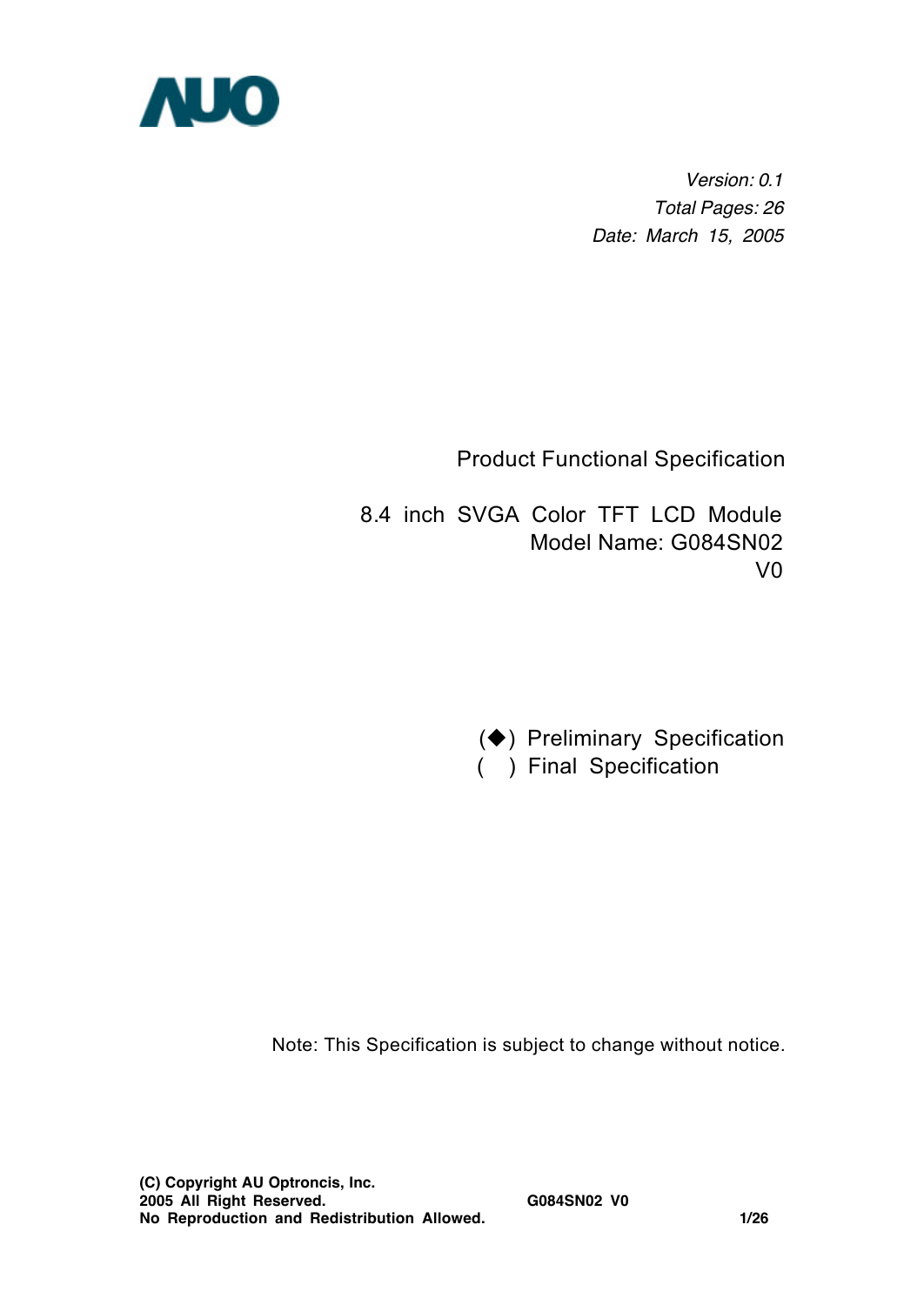

# **I. Record of Revision**

| <b>Version and Date</b> | Page | <b>Old Description</b>     | <b>New Description</b> | Remark |
|-------------------------|------|----------------------------|------------------------|--------|
| 0.1 Mar/15/2005         | All  | First edition to customers | All                    |        |
|                         |      |                            |                        |        |
|                         |      |                            |                        |        |
|                         |      |                            |                        |        |
|                         |      |                            |                        |        |
|                         |      |                            |                        |        |
|                         |      |                            |                        |        |
|                         |      |                            |                        |        |
|                         |      |                            |                        |        |
|                         |      |                            |                        |        |
|                         |      |                            |                        |        |
|                         |      |                            |                        |        |
|                         |      |                            |                        |        |
|                         |      |                            |                        |        |
|                         |      |                            |                        |        |
|                         |      |                            |                        |        |
|                         |      |                            |                        |        |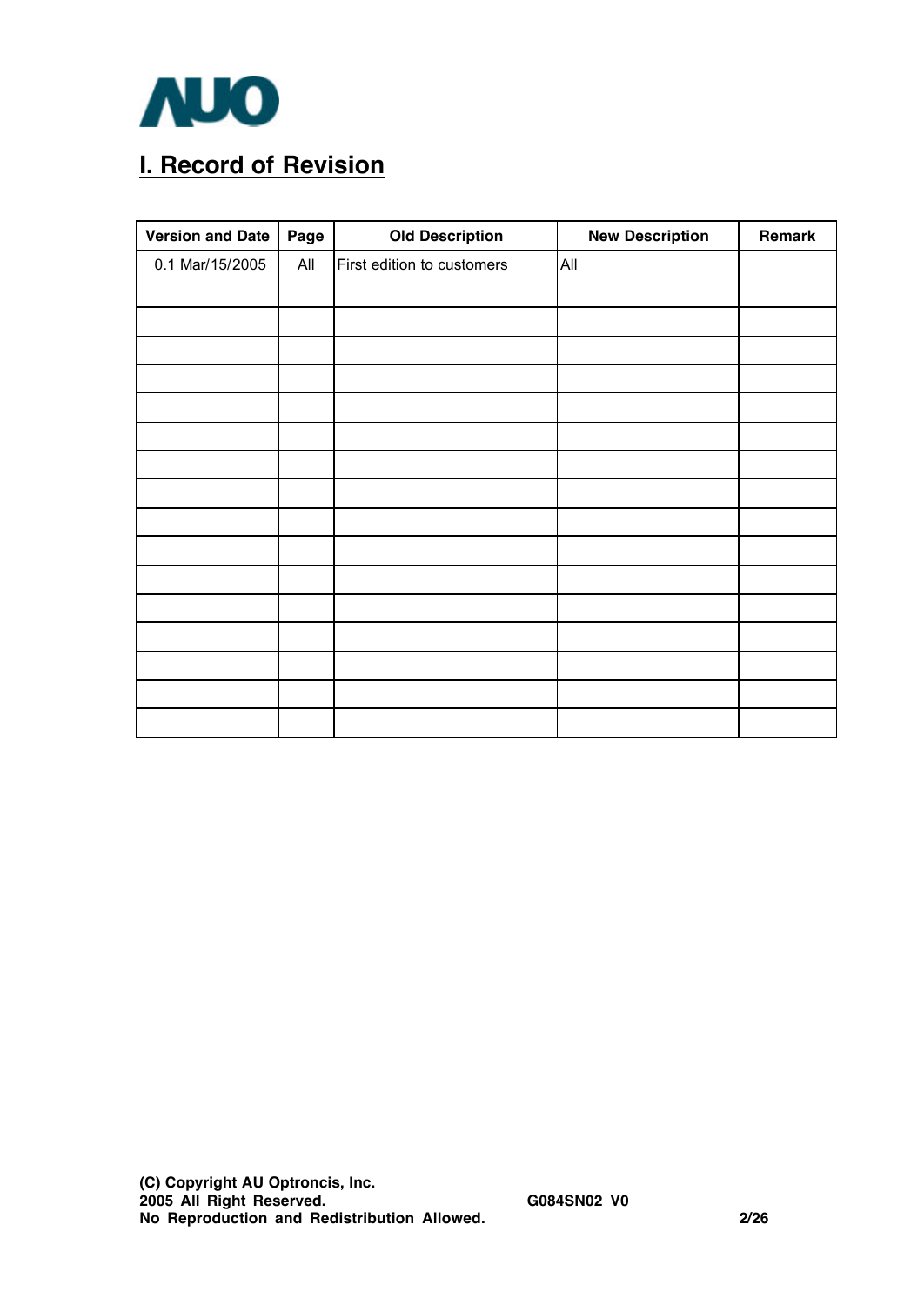

## **II. Contents**

- **1.0 Handling Precautions**
- **2.0 General Description**
	- **2.1 Display Characteristics**
	- **2.2 Functional Block Diagram**
- **3.0 Absolute Maximum Ratings**
- **4.0 Optical Characteristics**
- **5.0 Signal Interface**
	- **5.1 Connectors**
	- **5.2 Signal Pin LVDS Connector**
	- **5.3 Signal Pin Lamp Connector**
	- **5.4 Signal Description**
	- **5.5 Signal Electrical Characteristics**
- **6.0 Pixel Format Image**
- **7.0 Parameter Guide Line CFL Inverter**
- **8.0 Interface Timings**
	- **8.1 Timing Characteristics**
	- **8.2 Timing Definition**
- **9.0 Power Consumption**
- **10.0 Power ON/OFF Sequence**
- **11.0 Reliability Test Items**
- **12.0 Packing**
- **13.0 Mechanical Drawings**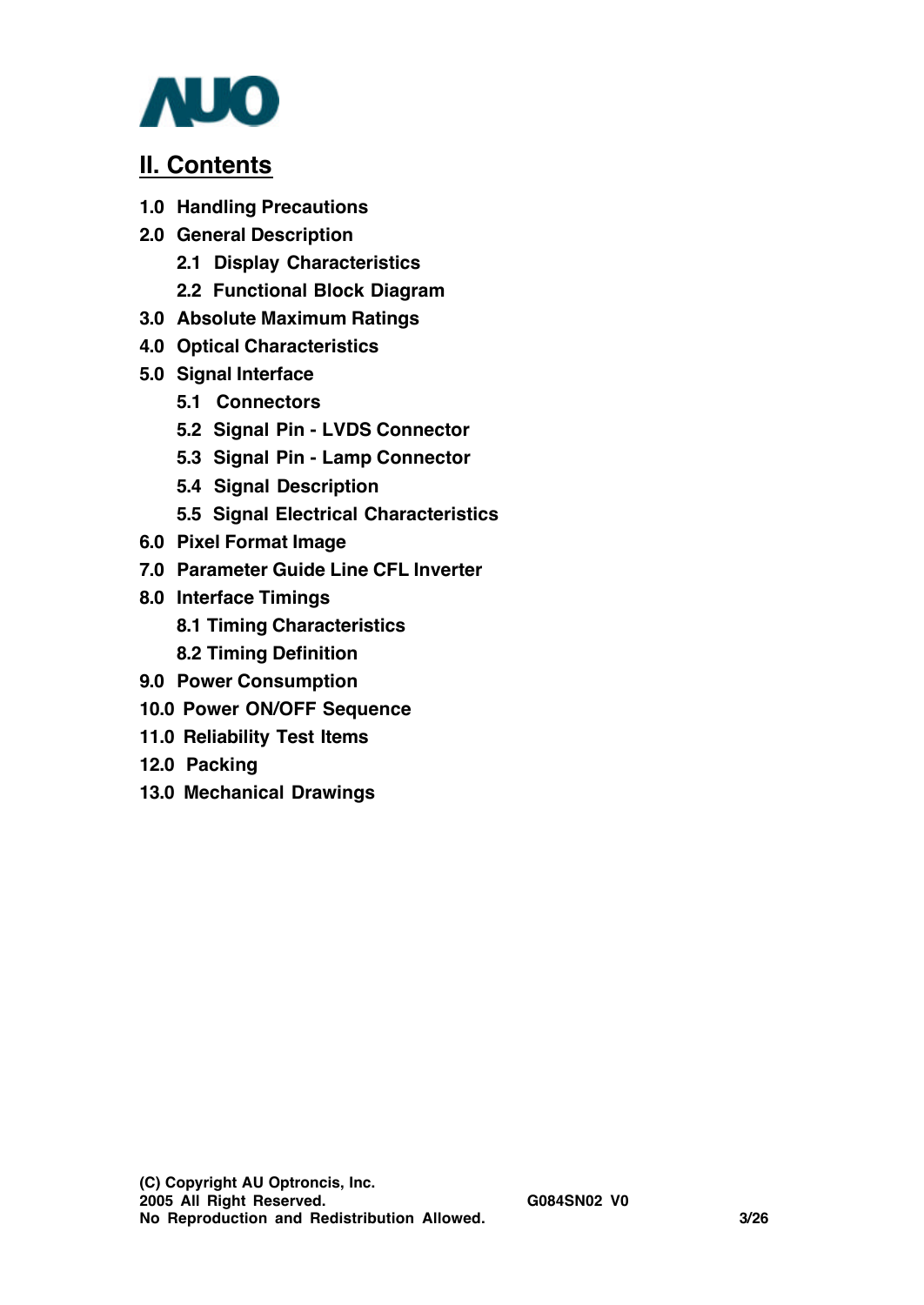

- 1) Front polarizer is fragile. Please be cautious and do not scratch it.
- 2) Be sure to turn off power supply when inserting to or disconnecting from input connector.
- 3) Wipe off water drop immediately. Long time water contact may cause discoloration or spots.
- 4) When panel surface is soiled, wipe it with absorbent cotton or soft cloth.
- 5) LCD panel is made of glass, it may be broken or cracked if it is dropped or bumped against hard surface.
- 6) Since CMOS LSI is used in this module, be cautious of static electricity and ensure human earth when handling.
- 7) Do not open nor modify the module assembly.
- 8) Do not press the reflector sheet at the back of the module to any directions.
- 9) In case a TFT-LCD module has to be put back into the packing container slot once it's unpacked, do not press the center of the CCFL reflector edge. Instead, please press at the far ends of the CFL reflector edge softly. Otherwise the TFT module may be damaged.
- 10) Do not rotate nor tilt interface connector while inserting to or removing from the signal interface connector.
- 11) Do not twist nor bend the TFT Module even momentary. At designing the enclosure, it should be taken into consideration that no bending/twisting forces are applied to the TFT module from outside. Otherwise the TFT module may be damaged.
- 12) Cold cathode fluorescent lamp in LCD contains a small amount of mercury corresponding with the RoHS directive. Please follow local ordinances or regulations for disposal.
- 13) The CFL in LCD module is designed for limited current circuit. Do not connect CFL in hazardous voltage circuit.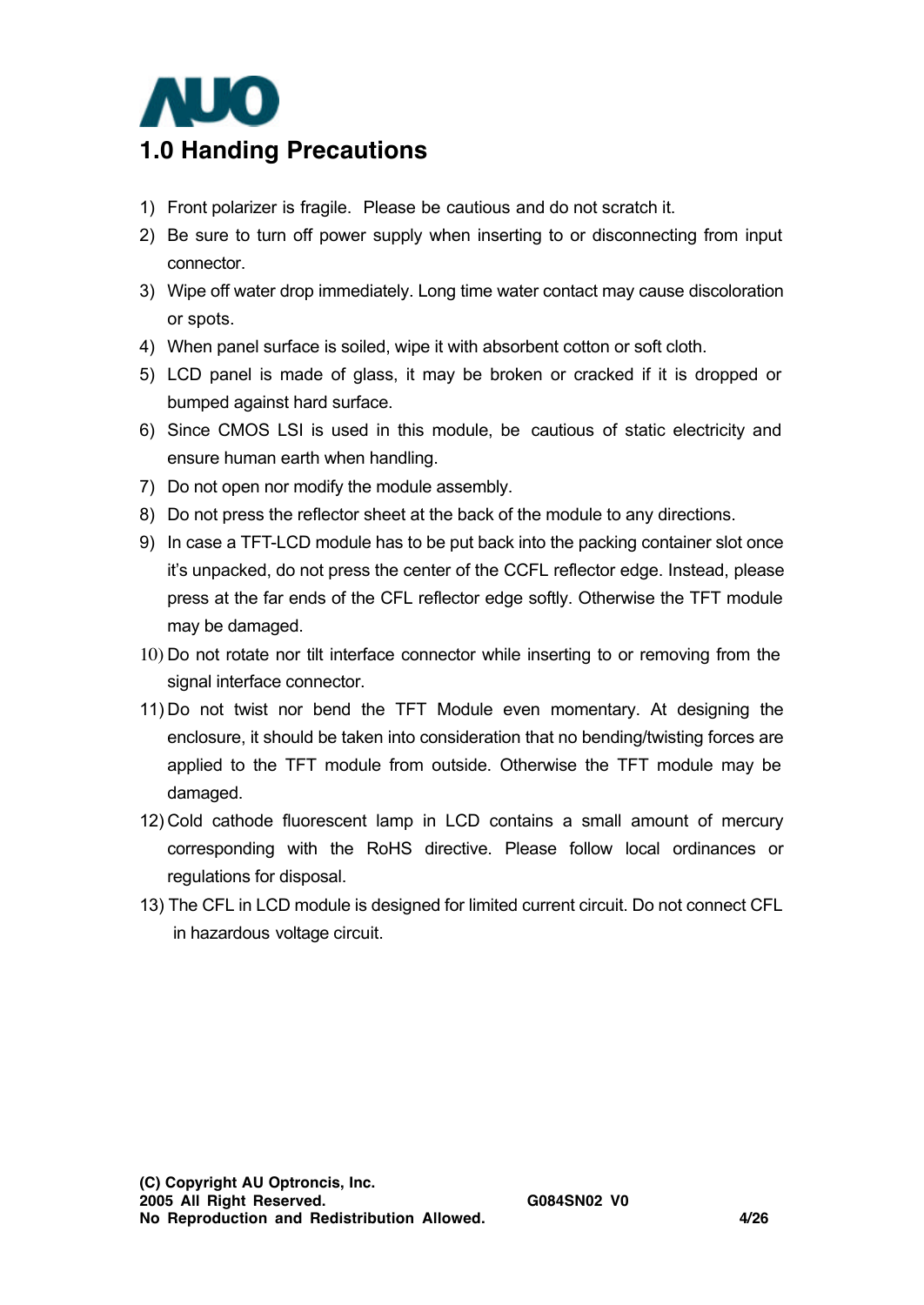

# **2.0 General Description**

This specification applies to 8.4 inch color TFT LCD module G084SN02 V0. This screen format supports SVGA (800(H) x 600(V)) screen and 262k colors (RGB 6-bits data driver). All input signals are 1 channel LVDS interface compatible.

The module does not contain an inverter card for backlight.

### **Feature**

This TFT LCD module complies with RoHS directive. This is a 12 o'clock direction TFT LCD module.

#### **Application**

Internet Appliance (i.e. Tablet PC)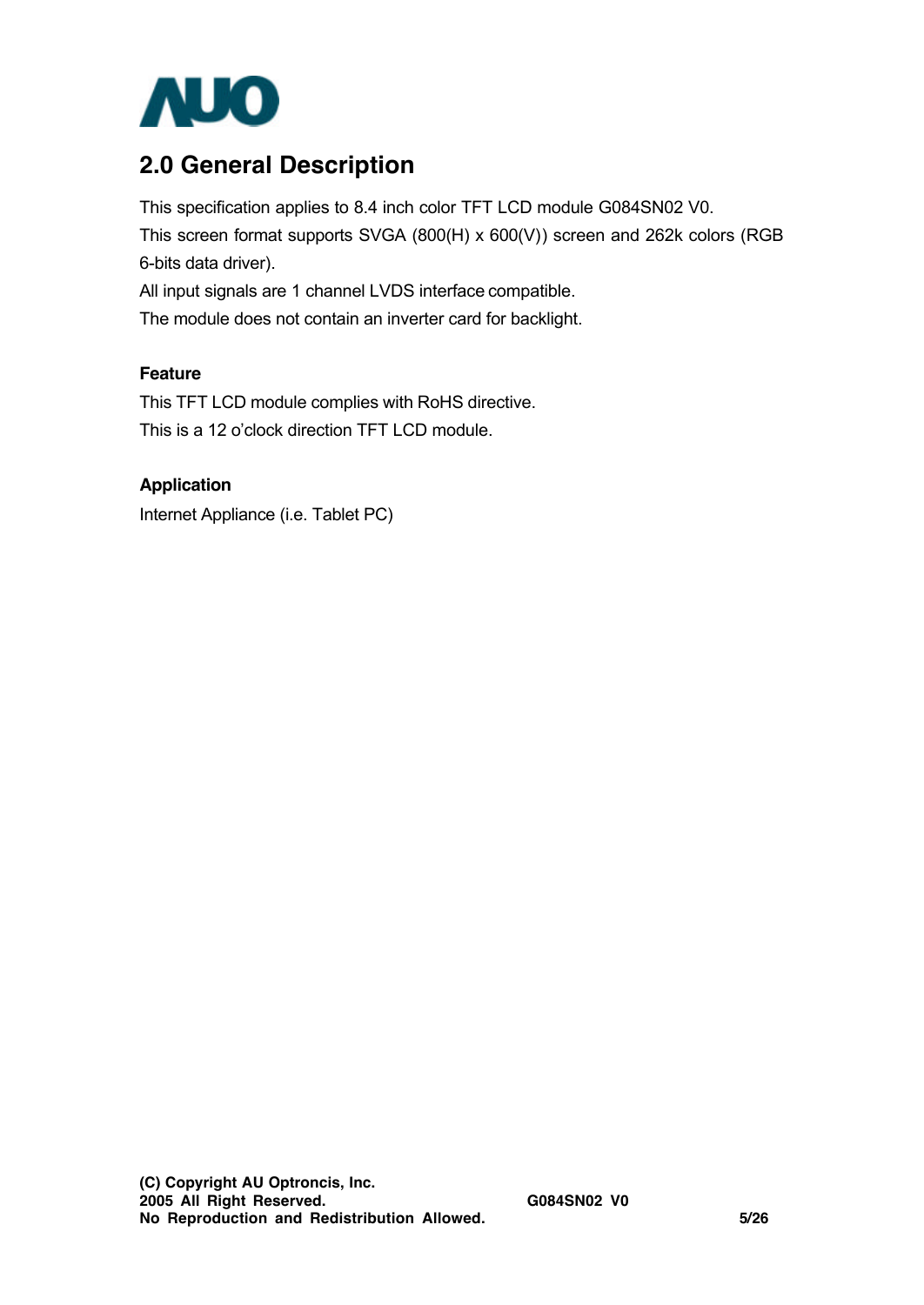

## 2.1 Display Characteristics

The following items are characteristic summary under 25℃ condition:

| <b>Items</b>                          | Unit                 | <b>Specifications</b>                 |
|---------------------------------------|----------------------|---------------------------------------|
| Screen Diagonal                       | [mm]                 | 213.4 (8.4")                          |
| <b>Active Area</b>                    | [mm]                 | $170.4(H) \times 127.8(V)$            |
| Pixel H x V                           |                      | 800(x3) x 600                         |
| <b>Pixel Pitch</b>                    | [mm]                 | $0.213(H) \times 0.213(V)$            |
| <b>Pixel Arrangement</b>              |                      | R.G.B. Vertical Stripe                |
| Display Mode                          |                      | Normally White                        |
| Typical White Luminance (ICFL=4.6 mA) | [cd/m <sup>2</sup> ] | 200 Typ. (center)                     |
| <b>Contrast Ratio</b>                 |                      | 500:1 Typ.                            |
| <b>Optical Rise Time/Fall Time</b>    | [msec]               | 10/25 Typ.                            |
| Nominal Input Voltage VDD             | [Volt]               | 3.3 Typ.                              |
| <b>Typical Power Consumption</b>      | [Watt]               | 3.3 Typ (All Black Pattern)           |
| (VDD line + VCFL line)                |                      |                                       |
| Weight                                | [Grams]              | $210 + 10$                            |
| <b>Physical Size</b>                  | [mm]                 | 198.2(W) x 143.6(H) x 7.6(D) Max.     |
| <b>Electrical Interface</b>           |                      | 1 channel LVDS                        |
| <b>Support Color</b>                  |                      | Native 262K colors (RGB 6-bit driver) |
| <b>Temperature Range</b>              |                      |                                       |
| Operating                             | $[^{\circ}C]$        | 0 to $+50$                            |
| Storage(Shipping)                     | [°C]                 | $-20$ to $+60$                        |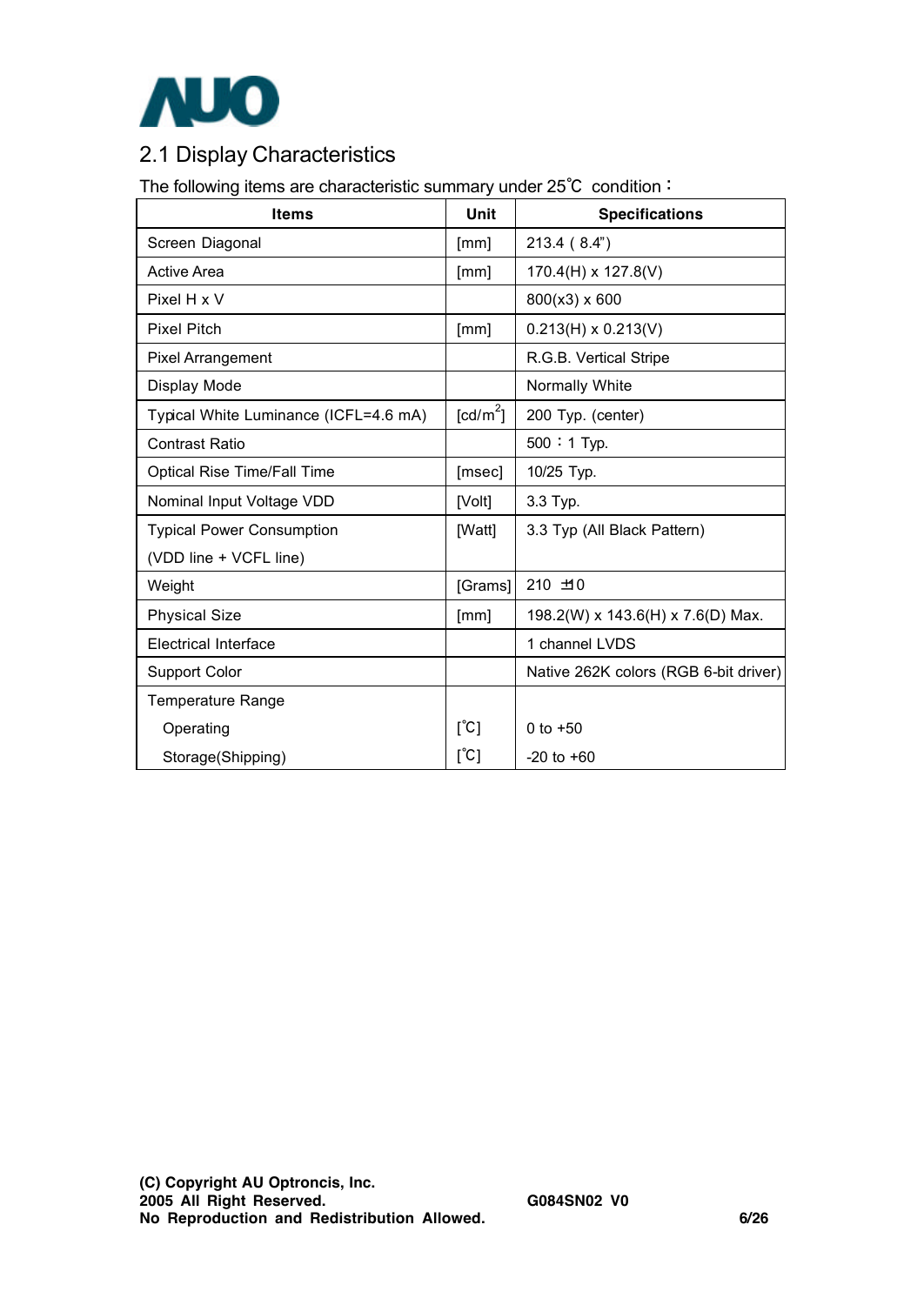

### 2.2 Functional Block Diagram

The following diagram shows the functional block of the 8.4 inches Color TFT LCD Module:

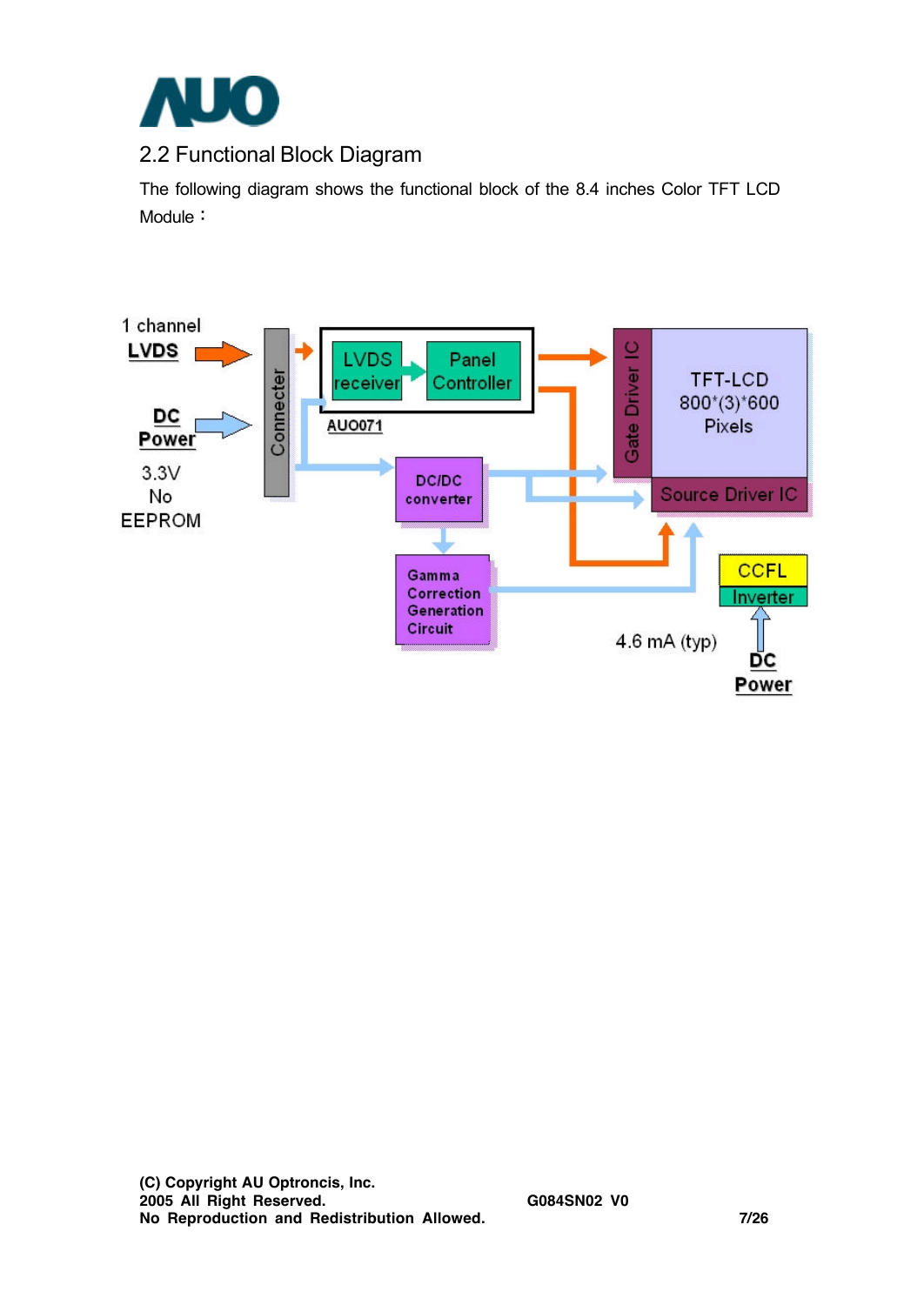

# **3.0 Absolute Maximum Ratings**

Absolute maximum ratings of the module is as follows:

| Item                      | Symbol      | Min         | <b>Typical</b> | Max               | Unit          | Conditions       |
|---------------------------|-------------|-------------|----------------|-------------------|---------------|------------------|
| Logic/LCD Drive           | <b>VDD</b>  | 3.0         | 3.3            | 3.6               | [Volt]        |                  |
| Voltage                   |             |             |                |                   |               |                  |
| Input Voltage of          | Vin         | 3.3         | 3.6            | 3.9               | [Volt]        |                  |
| Signal                    |             |             |                |                   |               |                  |
| <b>CCFL Current</b>       | <b>ICFL</b> | 3           | 4.6            | 6                 | [mA] rms      |                  |
| <b>CCFL Ignition</b>      | Vs          |             |                | 820               | <b>Vrms</b>   |                  |
| Voltage                   |             |             |                | $(T=25^{\circ}C)$ |               |                  |
| Operating                 | <b>TOP</b>  | $\mathbf 0$ |                | $+50$             | $[^{\circ}C]$ | Note1            |
| Temperature               |             |             |                |                   |               |                  |
| <b>Operating Humidity</b> | <b>HOP</b>  | 5           |                | 90                | [%RH]         | Note1            |
| Storage                   | <b>TST</b>  | $-20$       |                | $+60$             | $[^{\circ}C]$ | Note1            |
| Temperature               |             |             |                |                   |               |                  |
| <b>Storage Humidity</b>   | <b>HST</b>  | 5           |                | 90                | [%RH]         | Note1            |
| Vibration                 |             |             |                | 1.0,              | [G, Hz]       | Sinusoidal wave  |
|                           |             |             |                | 10-500            |               | 2hr/axis X, Y, Z |
| Shock                     |             |             |                | 220, 2            | [G, ms]       | Half sine wave   |

Note: 1. Temperature and relative humidity range are shown in the figure below. Wet bulb temperature should be 39℃ and No condensation.

#### **Wet bulb temperature chart**

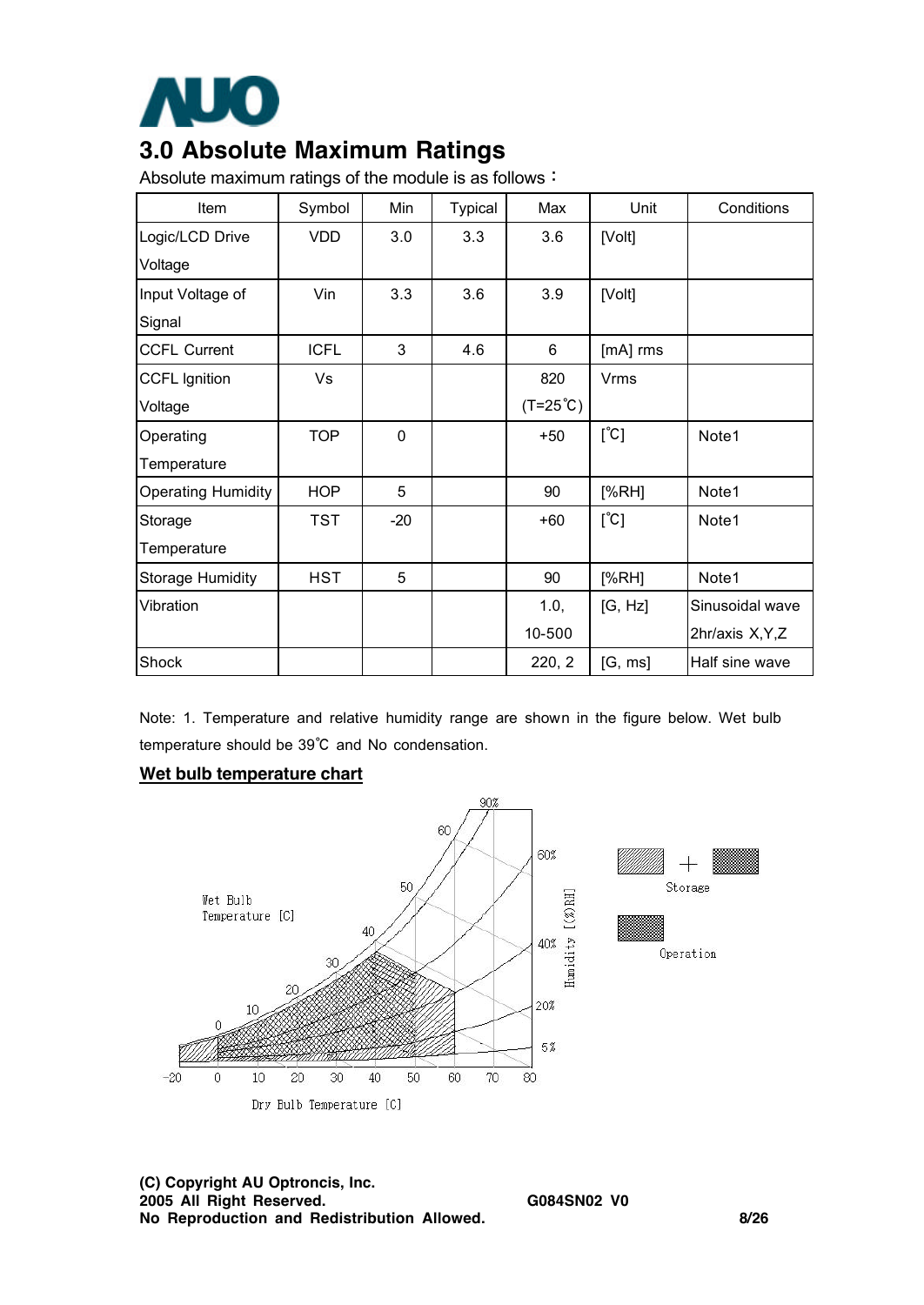

# **4.0 Optical Characteristics**

The optical characteristics are measured under stable conditions as follows under 25 ℃ condition:

| Item                    | Unit                 | <b>Conditions</b>    | Min.  | Typ.  | Max.  |
|-------------------------|----------------------|----------------------|-------|-------|-------|
| <b>Viewing Angle</b>    | [degree]             | Horizontal (Right)   |       | 65    |       |
|                         | [degree]             | $K = 10$<br>(Left)   |       | 65    |       |
| K: Contrast ratio       | [degree]             | Vertical<br>(Upper)  |       | 65    |       |
|                         | [degree]             | $K = 10$<br>(Lower)  |       | 45    |       |
| <b>White Uniformity</b> |                      | 9 Points             |       |       | 1.6   |
| Contrast ratio          |                      | $\theta = 0^{\circ}$ |       | 500   |       |
| Response Time           | [msec]               | Rising               |       | 10    | 20    |
| (Room Temp)             | [msec]               | Falling              |       | 25    | 30    |
| Color                   |                      | Red<br>X             | 0.540 | 0.570 | 0.600 |
| Chromaticity            |                      | Red<br>y             | 0.290 | 0.320 | 0.350 |
| Coordinates(CIE)        |                      | Green<br>X           | 0.290 | 0.320 | 0.350 |
|                         |                      | Green<br>y           | 0.530 | 0.560 | 0.590 |
|                         |                      | Blue<br>X            | 0.120 | 0.150 | 0.180 |
|                         |                      | <b>Blue</b><br>y     | 0.090 | 0.120 | 0.150 |
|                         |                      | White<br>X           | 0.280 | 0.310 | 0.340 |
|                         |                      | White<br>y           | 0.300 | 0.330 | 0.360 |
| White Luminance         | [cd/m <sup>2</sup> ] | $\theta = 0^{\circ}$ | 170   | 200   |       |
| (ICFL 4.6 mA)           |                      |                      |       |       |       |

Optical characteristics are determined after the unit has been 'ON' and stable for approximately 30 minutes in a dark environment at 25℃. The values specified are at an approximate distance 50cm from the LCD surface at a viewing angle of  $\Phi$  and  $\theta$ equal to 0∘.



**(C) Copyright AU Optroncis, Inc. 2005 All Right Reserved. G084SN02 V0 No Reproduction and Redistribution Allowed. 9/26**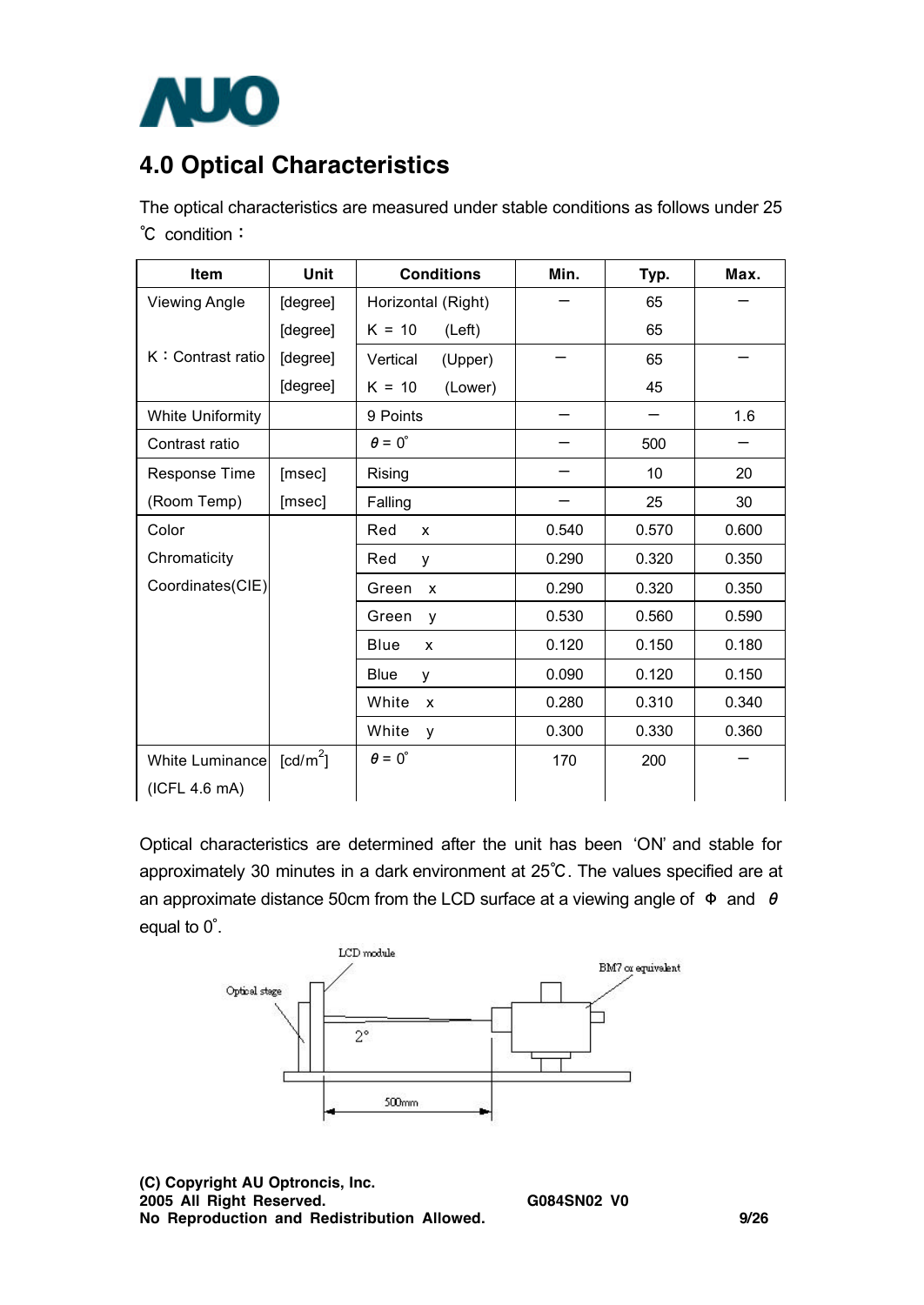

#### **Note 1: Definition of Viewing Angle:**

Viewing angle is the measurement of contrast ratio, at the screen center, over a 180° horizontal and 180° vertical range (off-normal viewing angles). The 180° viewing angle range is broken down as follows;  $90^{\circ}$  ( $\theta$ ) horizontal left and right and  $90^{\circ}$  ( $\Phi$ ) vertical, high (up) and low (down). The measurement direction is typically perpendicular to the display surface with the screen rotated about its center to develop the desired measurement viewing angle.



**(C) Copyright AU Optroncis, Inc. 2005 All Right Reserved. G084SN02 V0 No Reproduction and Redistribution Allowed. 10/26**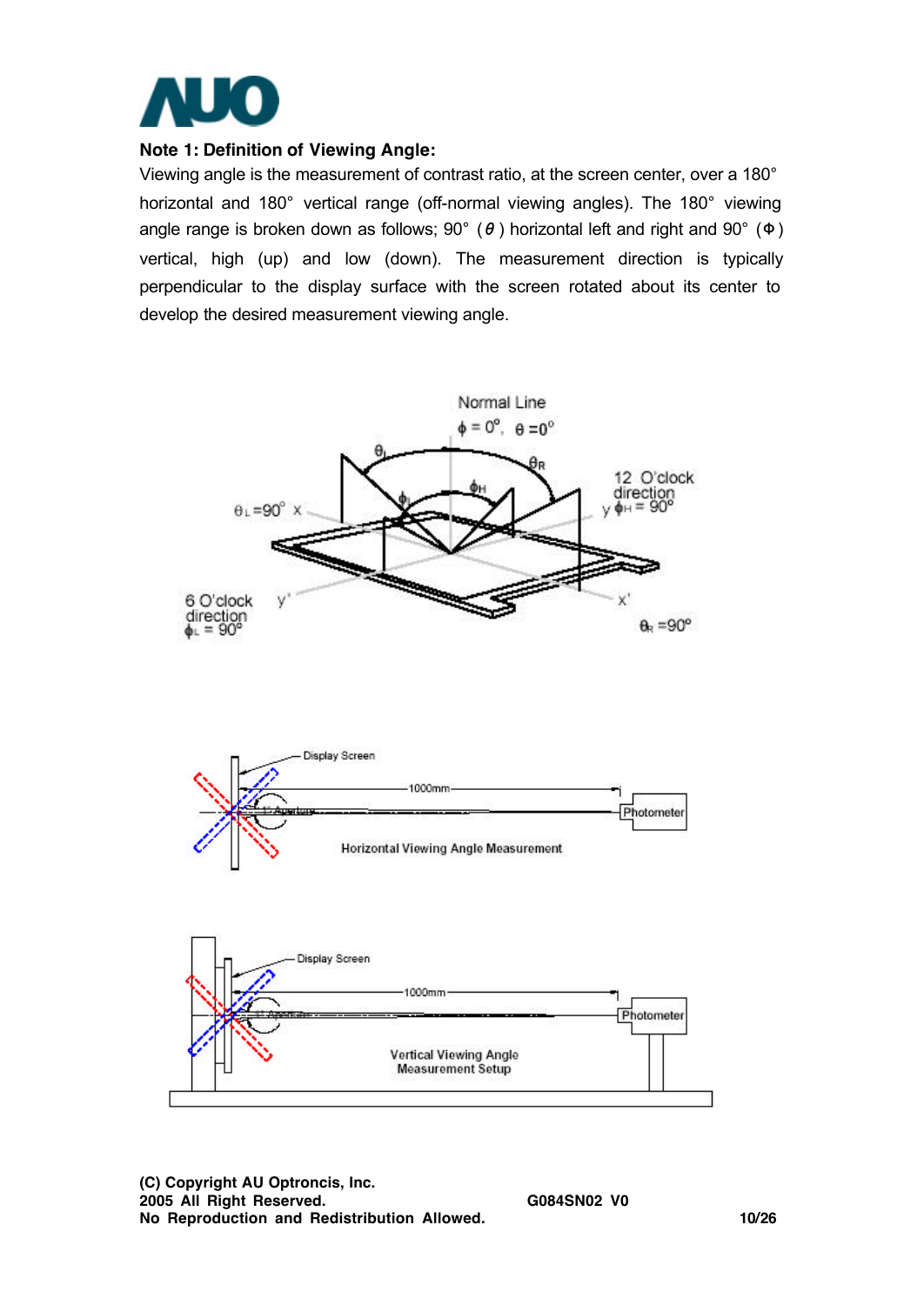

### **Note 2: Definition of white uniformity:**

White uniformity is calculated with the following formula. Luminance are measured at the following nine points (1~9).



Minimum Brightness of nine points



#### **Note 3: Definition of response time:**

The output signals of photo-detector are measured when the input signals are changed from " Black" to " White" (falling time) and from " White" to " Black" (rising time), respectively. The response time interval between the 10% and 90% of amplitudes. Refer to figure as below.



**(C) Copyright AU Optroncis, Inc. 2005 All Right Reserved. G084SN02 V0 No Reproduction and Redistribution Allowed. 11/26**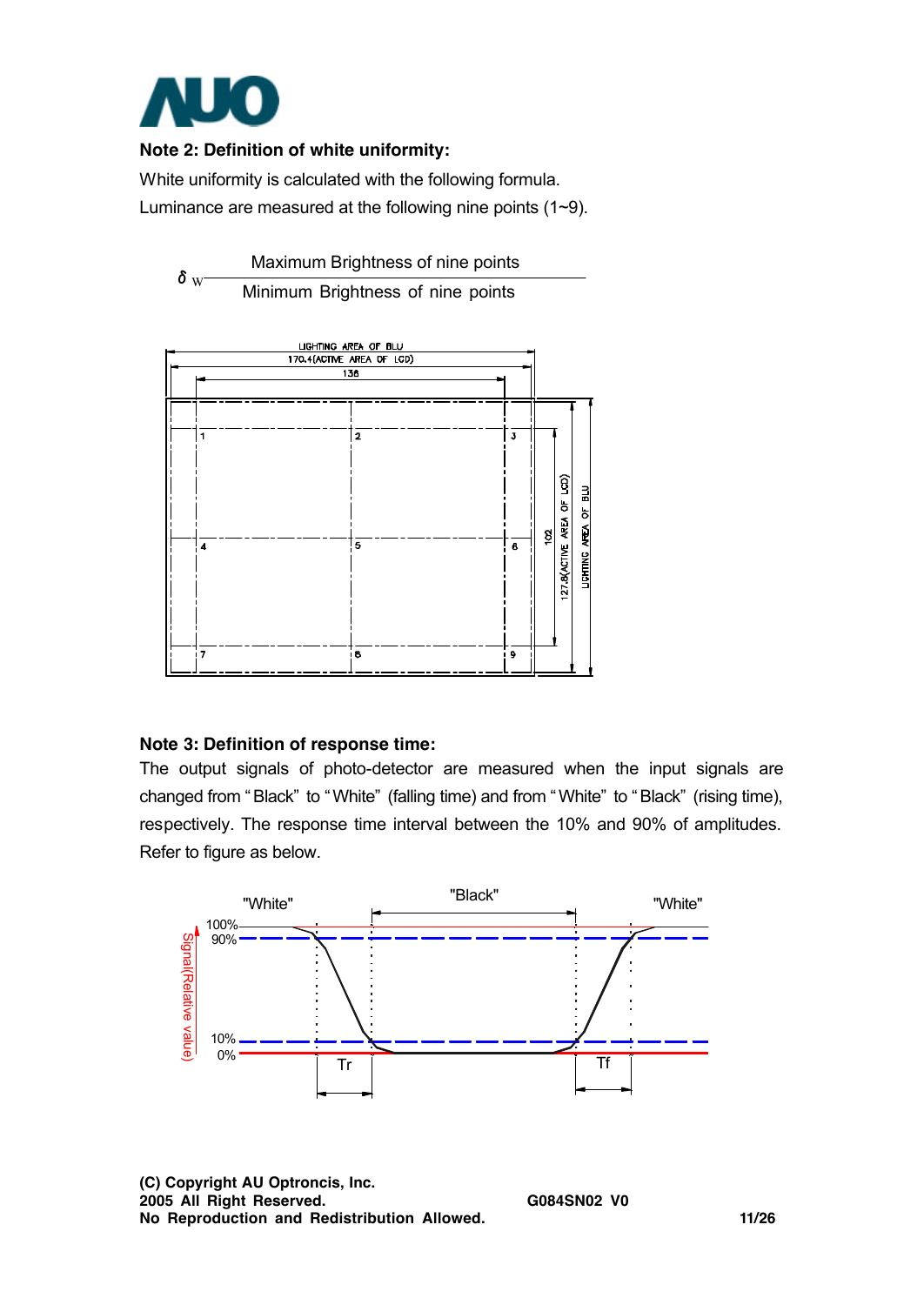

# 5.0 Signal Interface

### 5.1 Connectors

Physical interface is described as for the connector on module.

These connectors are capable of accommodating the following signals and will be following components.

| Connector Name / Designation   | For Signal Connector                    |
|--------------------------------|-----------------------------------------|
| Manufacturer                   | <b>HIROSE</b>                           |
| Type / Part Number             | HRS DF 19K series                       |
| Mating Connector / Part Number | DF19G-20S-1C (WIRE TYPE) or competiable |
| Mating Connector / Part Number | DF19-20S-1F (FPC TYPE) or competiable   |

| Connector Name / Designation   | For Lamp Connector             |
|--------------------------------|--------------------------------|
| Manufacturer                   | JST                            |
| Type / Part Number             | BHSR-02VS-1 or competiable     |
| Mating Connector / Part Number | SM02B-BHSS-1-TB or competiable |

### 5.2 Signal Pin – LVDS Connector

| Pin No.        | Signal Name | Pin No. | Signal Name |
|----------------|-------------|---------|-------------|
| 1              | <b>VDD</b>  | 2       | <b>VDD</b>  |
| 3              | <b>GND</b>  | 4       | <b>GND</b>  |
| 5              | RxIN0-      | 6       | RxIN0+      |
| $\overline{7}$ | <b>GND</b>  | 8       | RxIN1-      |
| 9              | RxIN1+      | 10      | <b>GND</b>  |
| 11             | RxIN2-      | 12      | RxIN2+      |
| 13             | <b>GND</b>  | 14      | RxCKIN-     |
| 15             | RxCKIN+     | 16      | <b>GND</b>  |
| 17             | <b>NC</b>   | 18      | NC          |
| 19             | <b>GND</b>  | 20      | <b>GND</b>  |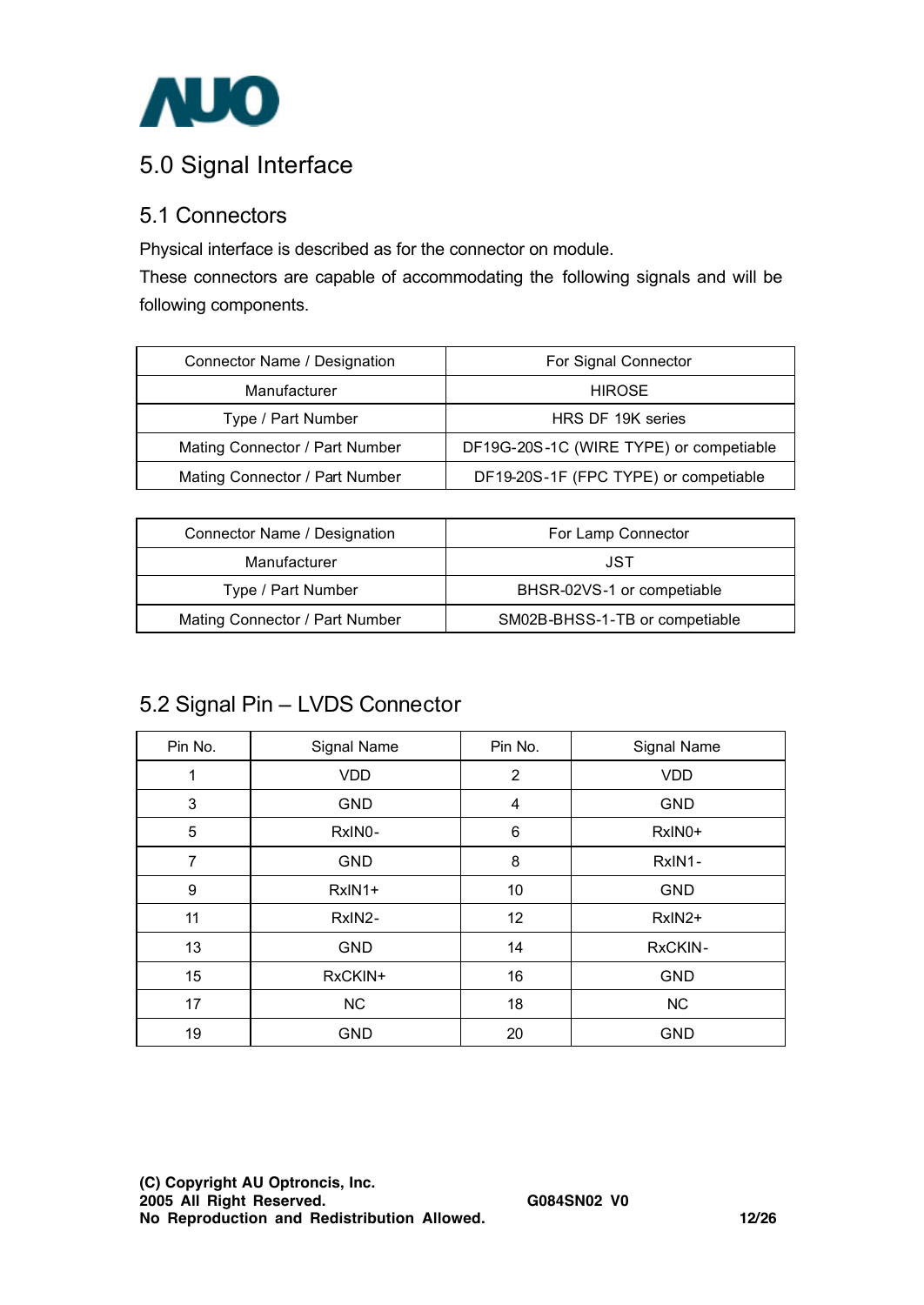

### 5.3 Signal Pin - Lamp connector

| Pin no. | <b>Symbol</b> | <b>Function</b>         | <b>Remark</b>      |
|---------|---------------|-------------------------|--------------------|
|         |               | CCFL power supply(H.V.) | Cable color: Pink  |
|         |               | CCFL power supply(GND)  | Cable color: White |

### 5.4 Signal Description

The module uses a LVDS receiver. LVDS is a differential signal technology for LCD interface and high speed data transfer device. Transmitter shall be SN75LVDS84 (negative edge sampling) or compatible.

**Note**: Input signals shall be in low status or Hi-Z state when VDD is off.

| <b>Signal Name</b> | <b>Description</b>                                           |
|--------------------|--------------------------------------------------------------|
| RxIN0-, RxIN0+     | LVDS differential data input (Red0-Red5, Green0)             |
| RxIN1-, RxIN1+     | LVDS differential data input (Green1-Green5, Blue0-Blue1)    |
| RxIN2-, RxIN2+     | LVDS differential data input (Blue2-Blue5, Hsync, Vsync, DE) |
| RxCKIN-, RxCKIN+   | LVDS differential clock input                                |
| <b>VDD</b>         | +3.3V Power Supply                                           |
| <b>GND</b>         | Ground                                                       |
| <b>NC</b>          | No Connection                                                |



**(C) Copyright AU Optroncis, Inc. 2005 All Right Reserved. G084SN02 V0 No Reproduction and Redistribution Allowed. 13/26**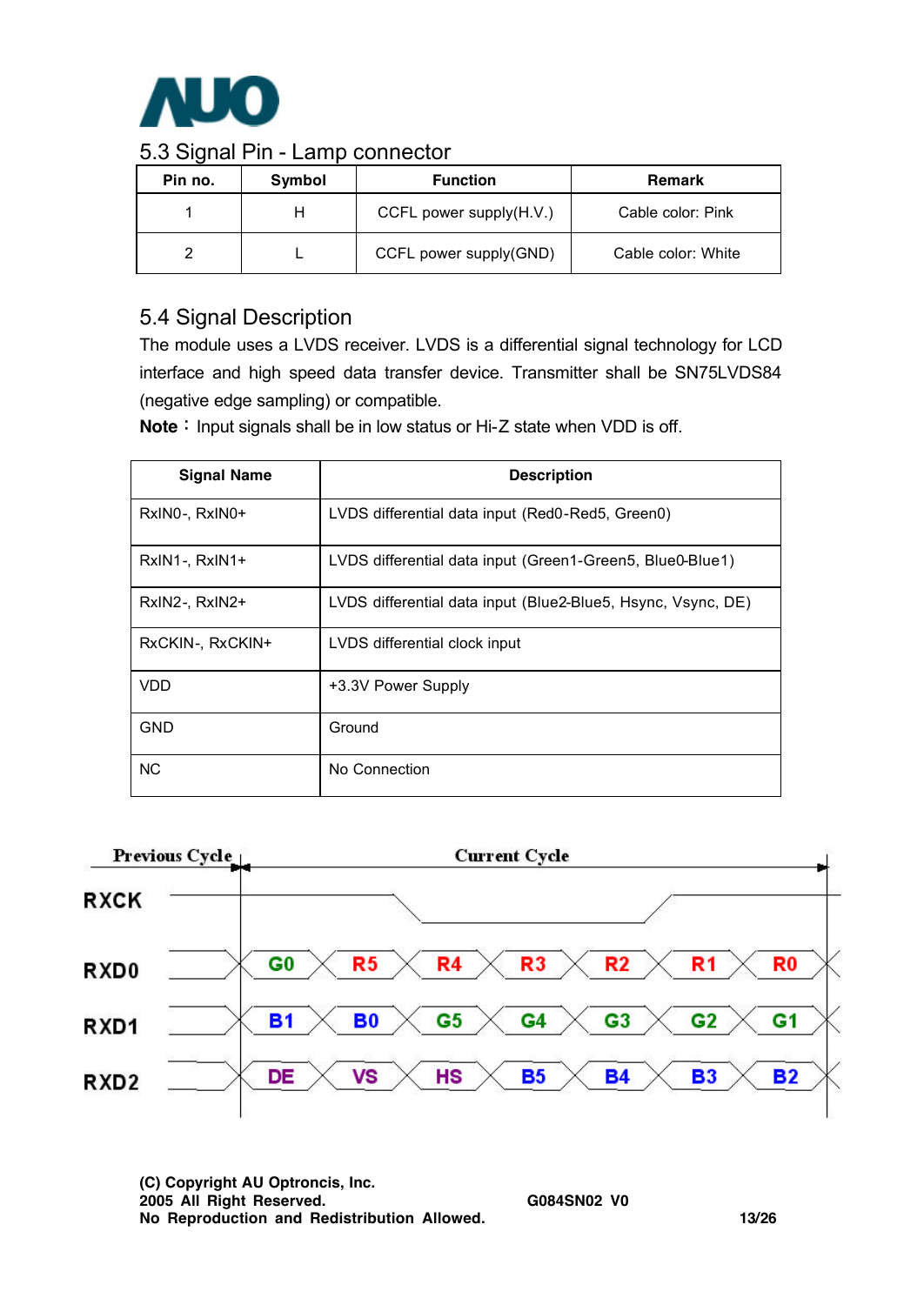

| <b>Signal Name</b> | <b>Description</b>     |                                                        |
|--------------------|------------------------|--------------------------------------------------------|
| +RED5              | Red Data 5 (MSB)       | Red-pixel Data                                         |
| +RED4              | Red Data 4             | Each red pixel's brightness data consists of these     |
| +RED3              | Red Data 3             | 6 bits pixel data.                                     |
| +RED2              | Red Data 2             |                                                        |
| +RED1              | Red Data 1             |                                                        |
| +RED0              | Red Data 0 (LSB)       |                                                        |
|                    | Red-pixel Data         |                                                        |
| +GREEN5            | Green Data 5 (MSB)     | Green-pixel Data                                       |
| +GREEN4            | Green Data 4           | Each green pixel's brightness data consists of these   |
| +GREEN3            | Green Data 3           | 6 bits pixel data.                                     |
| +GREEN2            | Green Data 2           |                                                        |
| +GREEN1            | Green Data 1           |                                                        |
| +GREEN0            | Green Data 0 (LSB)     |                                                        |
|                    | Green-pixel Data       |                                                        |
| +BLUE5             | Blue Data 5 (MSB)      | <b>Blue-pixel Data</b>                                 |
| +BLUE4             | Blue Data 4            | Each blue pixel's brightness data consists of these    |
| +BLUE3             | Blue Data 3            | 6 bits pixel data.                                     |
| +BLUE2             | Blue Data 2            |                                                        |
| +BLUE1             | Blue Data 1            |                                                        |
| +BLUE0             | Blue Data 0 (LSB)      |                                                        |
|                    | <b>Blue-pixel Data</b> |                                                        |
| <b>CLK</b>         | Data Clock             | The typical frequency is 40MHz. The signal is          |
|                    |                        | used to strobe the pixel data and DE signals.          |
|                    |                        | All pixel data shall be valid at the falling edge when |
|                    |                        | the DE signal is high.                                 |
| DE                 | <b>Display Timing</b>  | This signal is strobed at the falling edge of CLK.     |
|                    |                        | When the signal is high, the pixel data shall be valid |
|                    |                        | to be displayed.                                       |
| <b>VSYNC</b>       | <b>Vertical Sync</b>   | The signal is synchronized to CLK.                     |
| <b>HSYNC</b>       | Horizontal Sync        | The signal is synchronized to CLK.                     |

**Note**: Output signals from any system shall be low or Hi-Z state when VDD is off.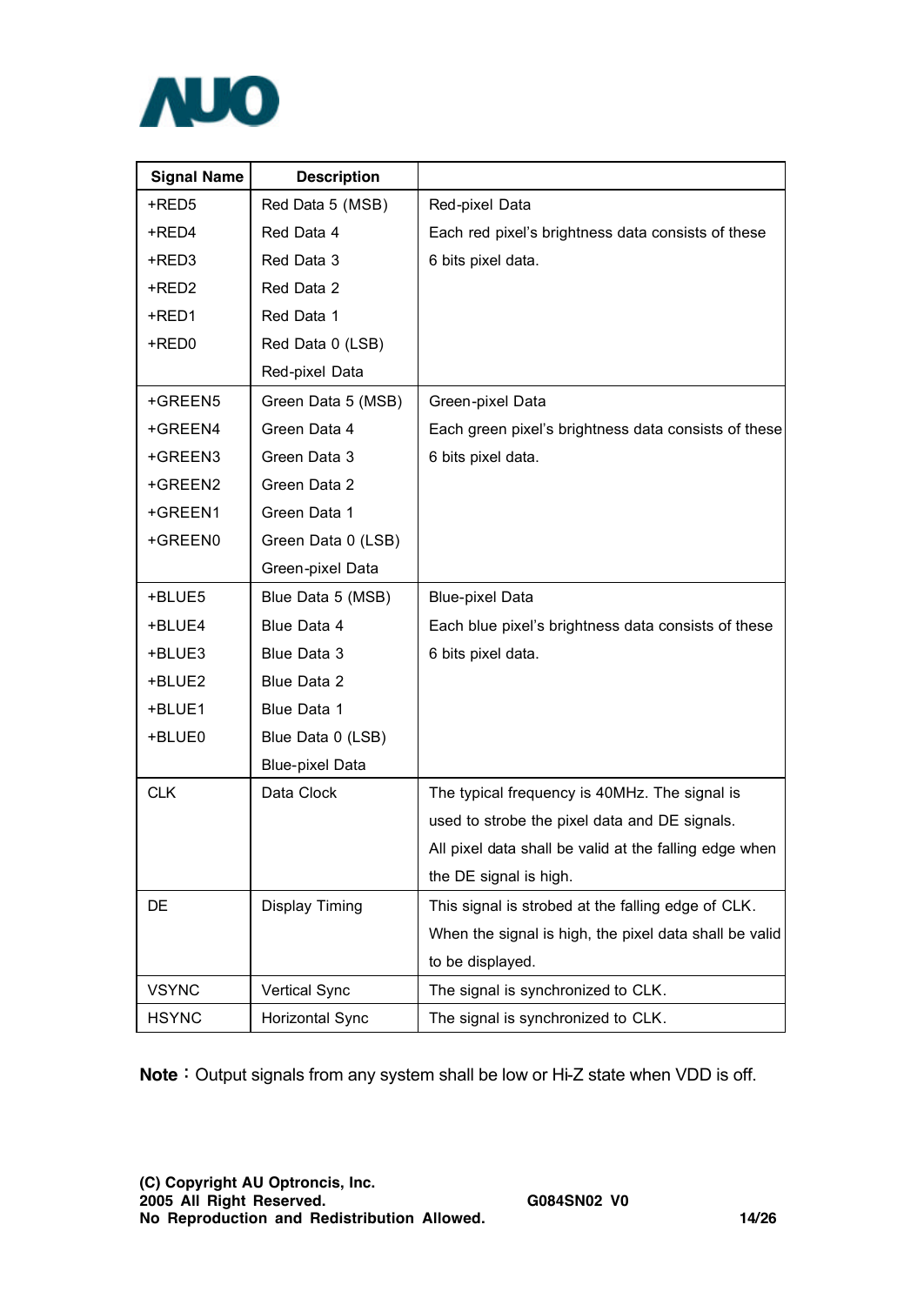

## 5.5 Signal Electrical Characteristics

Input signals shall be low or Hi-Z state when VDD is off.

It is recommended to refer the specifications of SN75LVDS86(Texas Instruments) in detail.

| <b>Item</b>                      | Symbol      | Min.                         | Typ. | Max.                         | Unit       |
|----------------------------------|-------------|------------------------------|------|------------------------------|------------|
| The differential level           | <b>VID</b>  | 0.1                          |      | 0.6                          | V          |
| The common mode input<br>voltage | <b>VIC</b>  | <b>VID</b><br>$\overline{2}$ |      | VID.<br>2.4<br>$\mathcal{P}$ | v          |
| The input setup time             | tsu         | 0.5                          |      |                              | ns         |
| The input hold time              | thd         | 0.5                          |      |                              | ns         |
| High-level input voltage         | <b>VIAP</b> | 2.0                          |      |                              | V          |
| Low-level input voltage          | <b>VIAM</b> |                              |      | 0.8                          | v          |
| Clock frequency                  | <b>CLK</b>  | 38                           | 40   | 48                           | <b>MHz</b> |

Signal electrical characteristics are as follows:



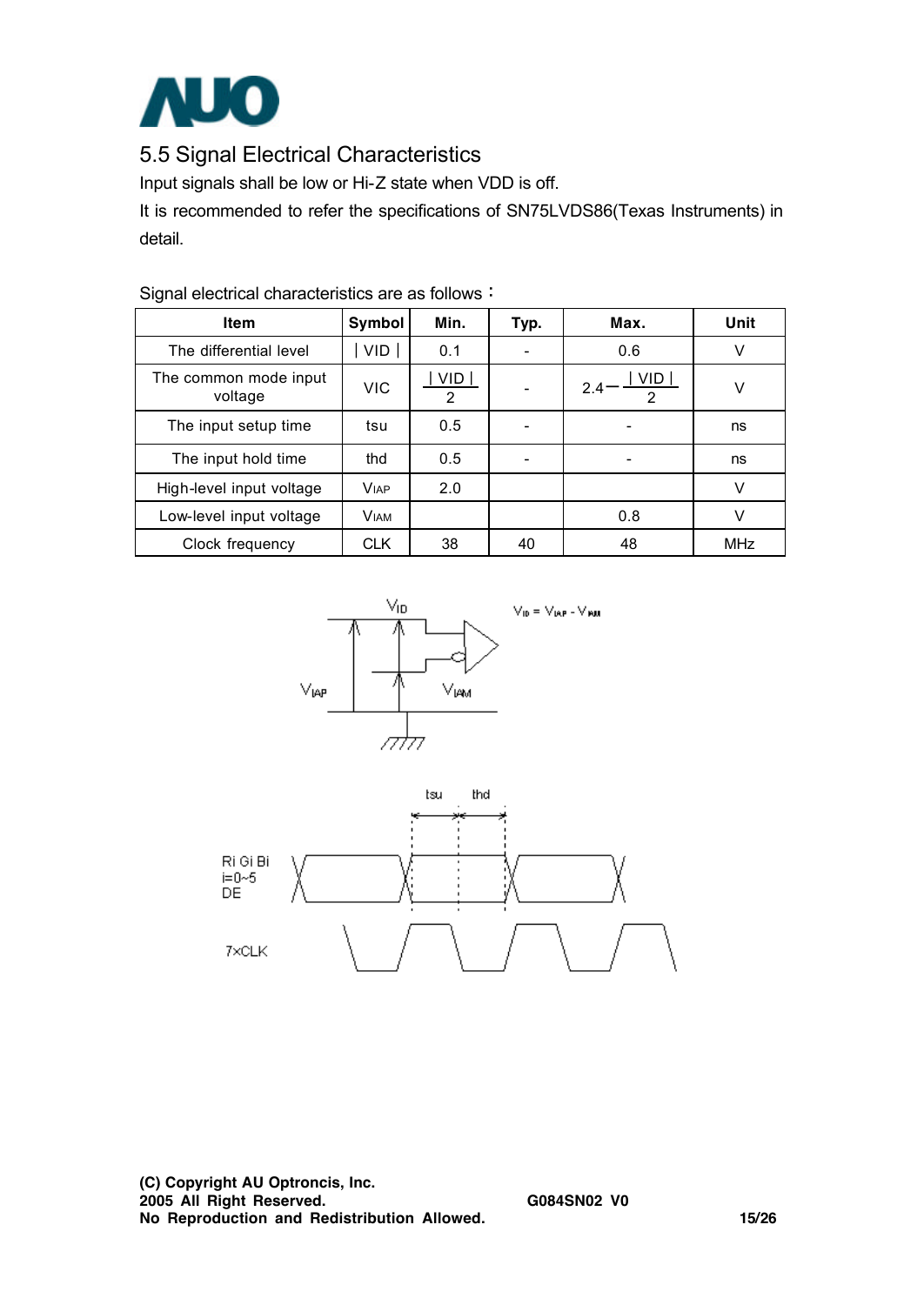

# **6.0 Pixel Format Image**

Following figure shows the relationship of the input signals and LCD pixel format:

|            | $\mathbf{1}$   | $\overline{2}$      |                |   | 799                              | 800            |              |
|------------|----------------|---------------------|----------------|---|----------------------------------|----------------|--------------|
| 1st Line   | R<br>G B R     | B<br>G.             |                | R | G                                | B R G          | $\mathsf{B}$ |
|            |                | ٠                   | $\blacksquare$ |   | п<br>$\blacksquare$              |                |              |
|            |                |                     |                |   |                                  |                |              |
|            | ٠              | $\blacksquare$      |                |   | $\blacksquare$                   |                |              |
|            | $\blacksquare$ | $\blacksquare$      | $\blacksquare$ |   | $\blacksquare$<br>$\blacksquare$ | $\blacksquare$ |              |
|            |                |                     |                |   |                                  |                |              |
|            | $\blacksquare$ | $\blacksquare$      | $\blacksquare$ |   | $\blacksquare$                   | $\blacksquare$ |              |
|            | $\blacksquare$ | п                   | ٠              |   | $\blacksquare$                   |                |              |
|            | ٠              | $\blacksquare$<br>٠ | $\blacksquare$ |   | Ξ<br>$\blacksquare$              |                |              |
|            |                | $\blacksquare$      | $\blacksquare$ |   | $\blacksquare$                   |                |              |
|            |                |                     |                |   |                                  |                |              |
| 600th Line | R G B R        | G.<br>B             |                | R |                                  | G B R G        | $\vert$ B    |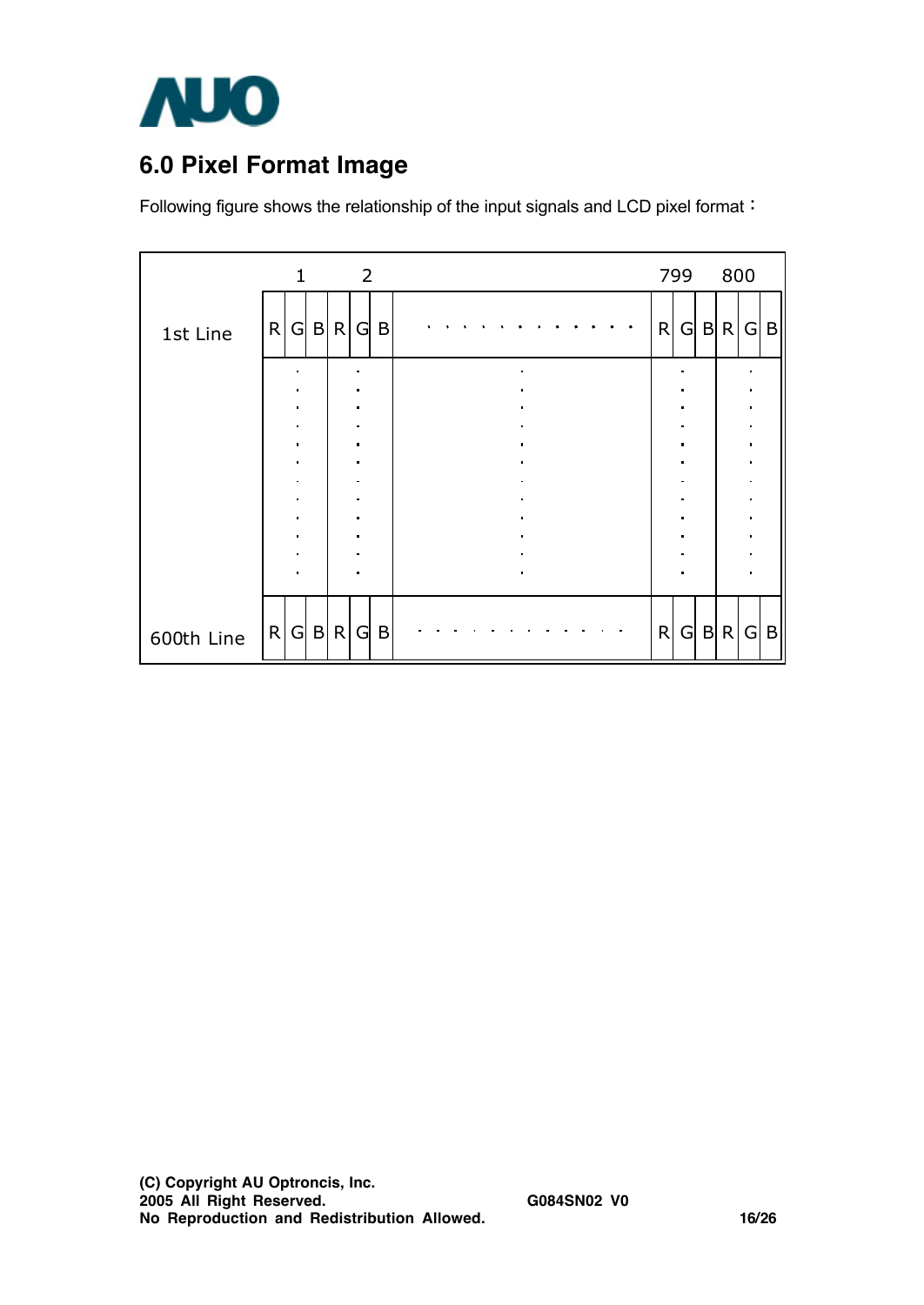

## **7.0 Parameter guide line for CFL inverter**

| Parameter                     | Min    | Typ    | Max                  | <b>Units</b>      | Condition         |
|-------------------------------|--------|--------|----------------------|-------------------|-------------------|
| White Luminance               | 170    | 200    |                      | Cd/m <sup>2</sup> |                   |
| CCFL current (ICFL)           | 3.0    | 4.6    | 6.0                  | mArms             | Note1             |
| CCFL Frequency (FCFL)         | 50     | 60     | 80                   | <b>KHz</b>        | Note4             |
| CCFL Ignition Voltage (Vs)    |        |        | $1070(T=0^{\circ}C)$ | Vrms              | Note <sub>3</sub> |
|                               |        |        | 820(T=25°C)          |                   |                   |
| CCFL Voltage (Reference)      | 441    | 490    | 539                  | Vrms              | Note1             |
| (VCFL)                        |        |        |                      |                   |                   |
| <b>CCFL Power consumption</b> |        | 2.3    |                      | W                 | Note <sub>2</sub> |
| (PCFL)                        |        |        |                      |                   |                   |
| Lamp Life Time                | 10,000 | 20,000 |                      | Hr                | Note1, 5          |

**Note1**: T=25℃

**Note2**: Inverter should be designed with the characteristic of lamp. When you are designing the inverter, the output voltage of the inverter should comply with the following conditions. (1). The area under the positive and negative cycles of the waveform of the lamp current and lamp voltage should be area symmetric (the symmetric ratio should be larger than 90%).

(2). There should not be any spikes in the waveform.

(3). The waveform should be sine wave as possible.

(4). Lamp current should not exceed the maximum value within the operating temperature (It is prohibited to over the maximum lamp current even if operated in the non-guaranteed temperature). When lamp current is over the maximum value for a long time, it may cause fire. Therefore, it is recommend that the inverter should have the current limit circuit.

Note3: The inverter open voltage should be designed larger than the lamp starting voltage at T=0 $\rm{^o}$ C, otherwise backlight may be blinking for a moment after turning on or not be able to turn on. The open voltage should be measured after ballast capacitor. If an inverter has shutdown function it should keep its open voltage for longer than 1 second even if lamp connector is open.

**Note4**: Lamp frequency may produce interference with horizontal synchronous frequency and this may cause line flow on the display. Therefore lamp frequency shall be detached from the horizontal synchronous frequency and its harmonics as far as possible in order to avoid interference.

**Note5**: Brightness (ICFL=4.6mA) to be decreased to the 50% of the initial value.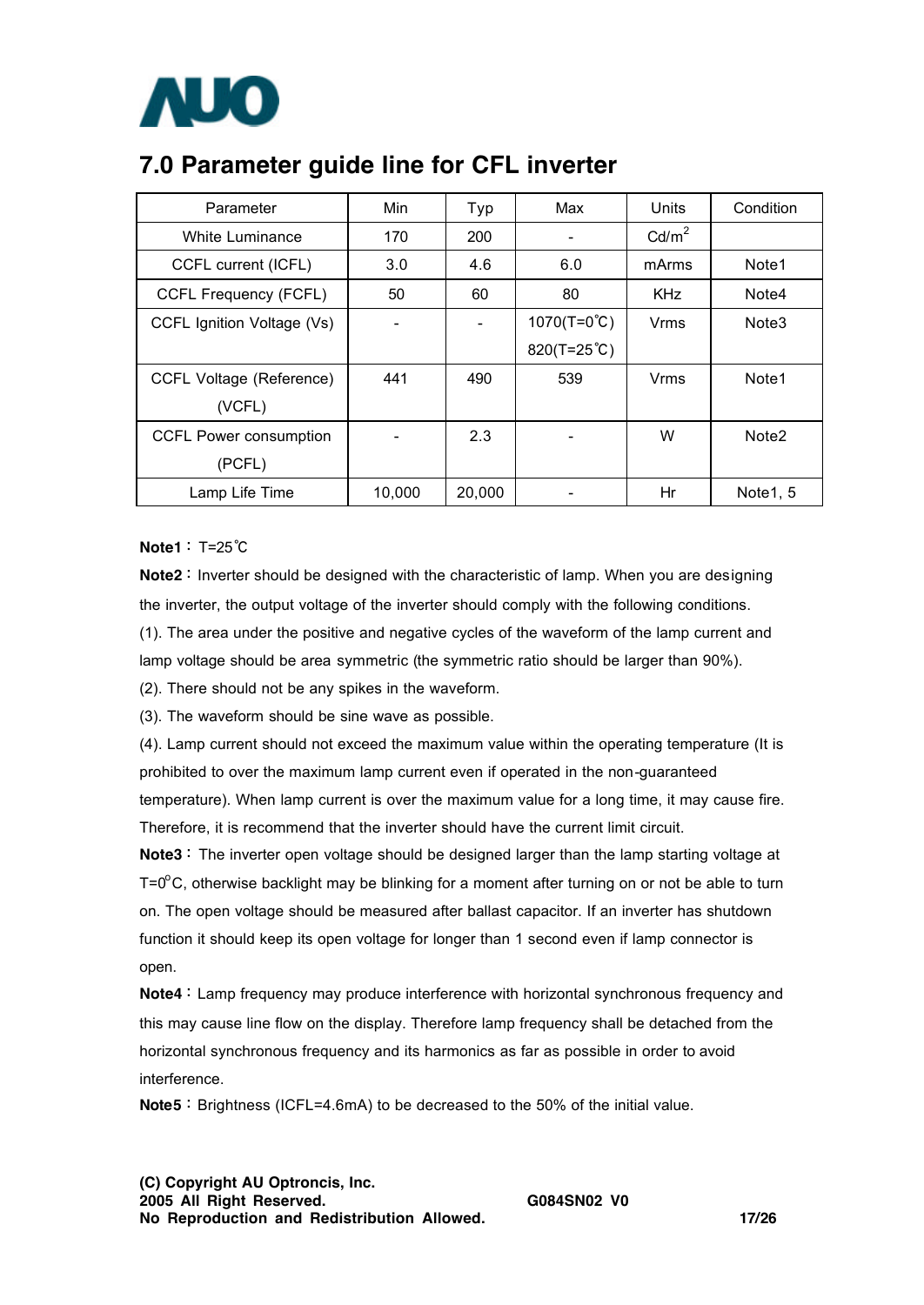

# **8.0 Interface Timings**

Basically, interface timing should match the VESA 800x600 /60Hz(VG901101) manufacturing guide line timing.

### 8.1 Timing Characteristics

(a) DE mode

| Item                | <b>Symbol</b> | Min. | Tvp. | Max. | Unit       | l Remark l |
|---------------------|---------------|------|------|------|------------|------------|
| Clock frequency     | Fck           | 38   | 40   | 48   | <b>MHz</b> |            |
| Horizontal blanking | Thb1          | 50   | 256  | 500  | Clk        |            |
| Vertical blanking   | Tvb1          | 10   | 28   | 150  | ۳h         |            |

(b) HV mode

| Item                    | Symbol | Min.           | Typ. | Max.                     | Unit       | Remark |
|-------------------------|--------|----------------|------|--------------------------|------------|--------|
| Clock frequency         | Fck    | 38             | 40   | 48                       | <b>MHz</b> |        |
| Hsync period            | Th     | 850            | 1056 | 1300                     | <b>Clk</b> |        |
| Hsync pulse width       | Thw    | 10             | 128  |                          | Clk        |        |
| Hsync front porch       | Thf    | 15             | 40   |                          | <b>Clk</b> |        |
| Hsync back porch        | Thb    | 10             | 88   |                          | <b>Clk</b> |        |
| Hsync blanking          | Thb1   | 50             | 256  | 500                      | Clk        |        |
| Vsync period            | Tv     | 610            | 628  | 750                      | Th         |        |
| Vsync pulse width       | Tvw    | 1              | 4    | $\overline{\phantom{0}}$ | Th         |        |
| Vsync front porch       | Tvf    | $\mathbf 0$    | 1    | $\overline{\phantom{0}}$ | Th         |        |
| Vsync blanking          | Tvb1   | 10             | 28   | 150                      | Th         |        |
| Hsync/Vsync phase shift | Tvpd   | $\overline{2}$ | 320  |                          | <b>Clk</b> |        |

| Item                     | Symbol | Value | Unit                  | <b>Description</b>                                                                                  |
|--------------------------|--------|-------|-----------------------|-----------------------------------------------------------------------------------------------------|
| Horizontal display start | The    | 218   | <b>C<sub>IK</sub></b> | After falling edge of Hsync, counting<br>218 clk, then getting valid data from<br>219th clk's data. |
| Vertical display start   | Tve    | 25    | Th                    | After falling edge of Vsync, counting<br>25th, then getting 26th Th's data.                         |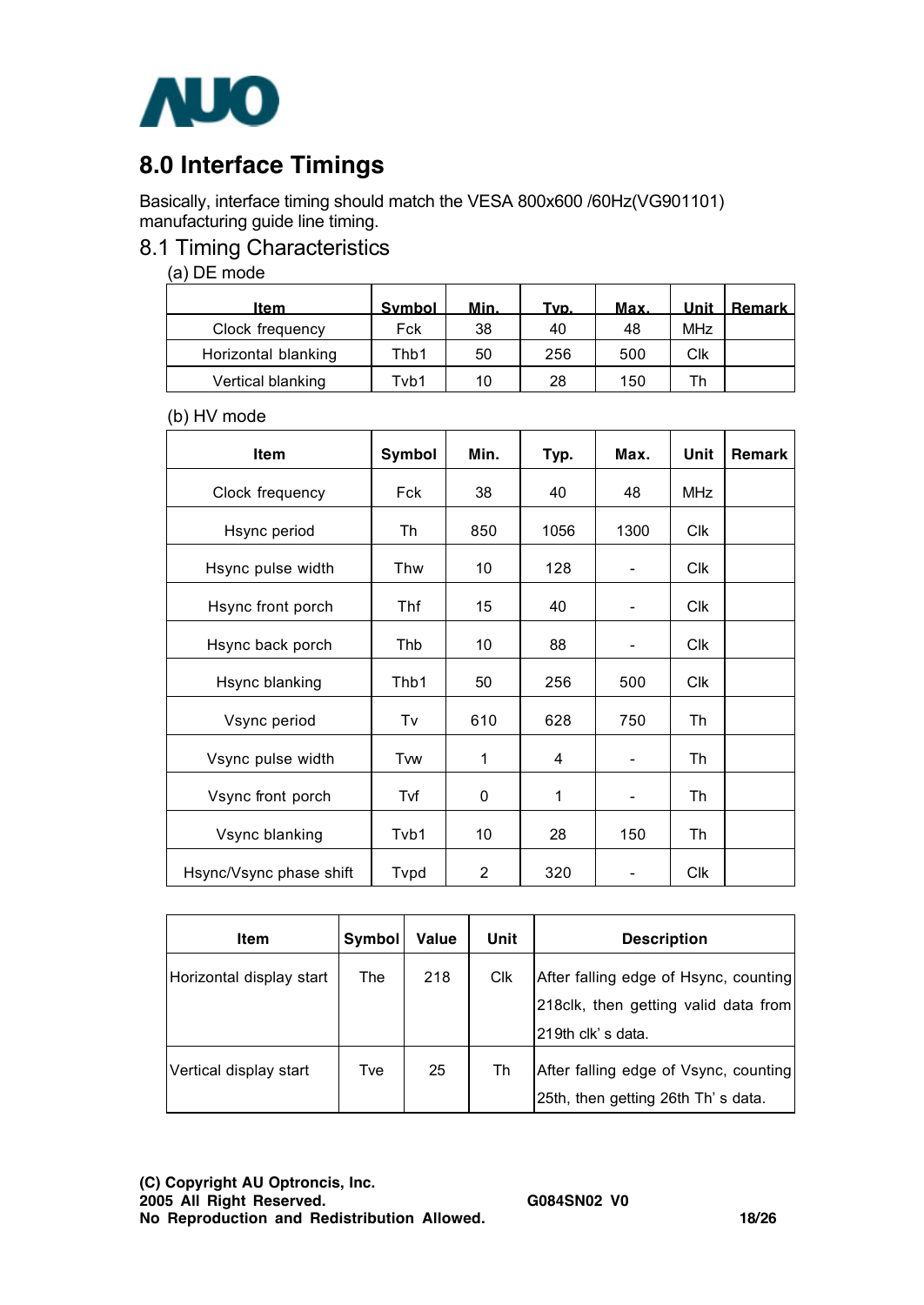

## 8.2 Timing Definition

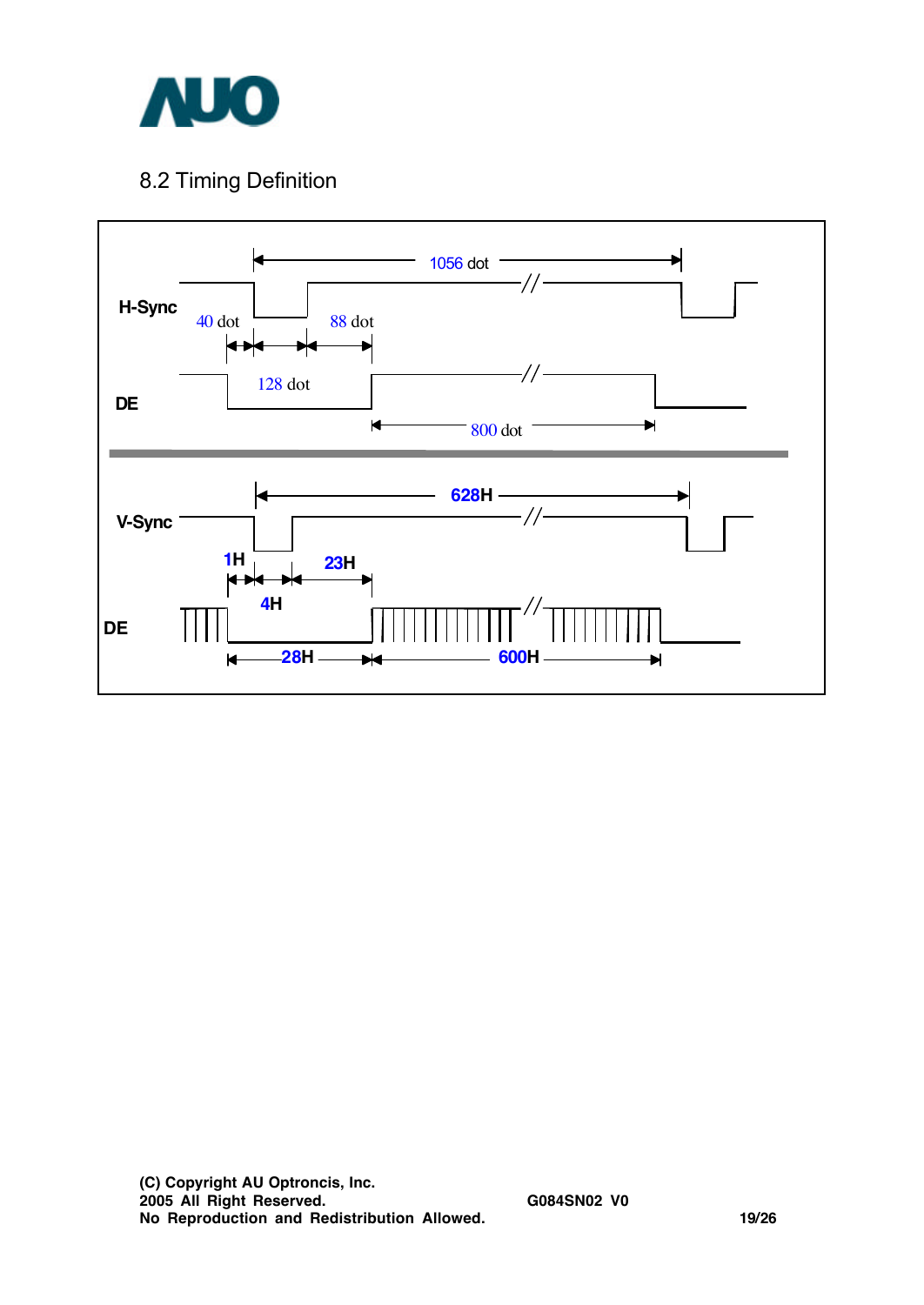

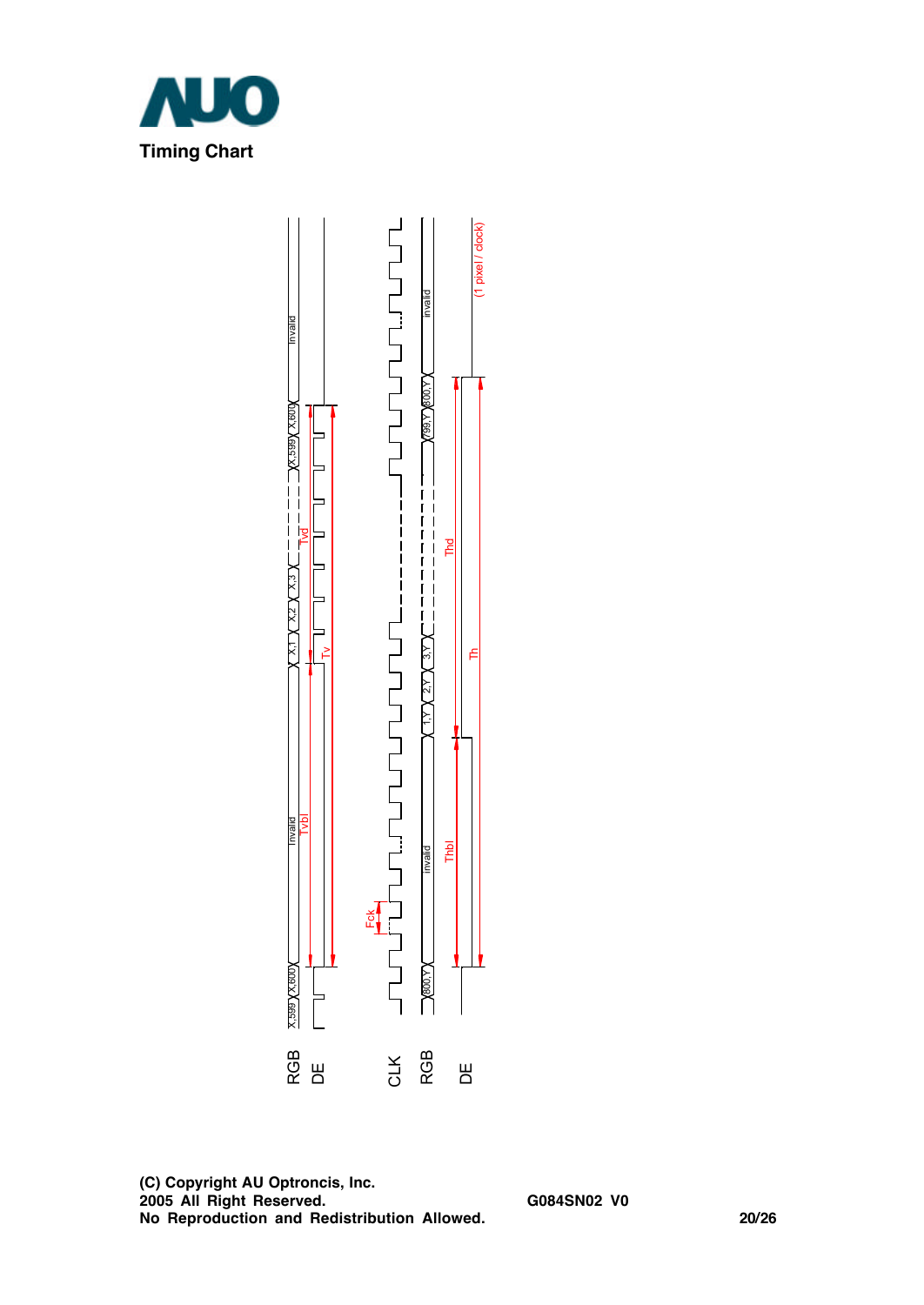

# **9.0 Power Consumption**

| Symbol            | <b>Parameter</b>       | Min | <b>Typ</b> | Max | <b>Units</b> | <b>Condition</b> |
|-------------------|------------------------|-----|------------|-----|--------------|------------------|
| <b>VDD</b>        | Logic/LCD Drive        | 3.0 | 3.3        | 3.6 | $\vee$       |                  |
|                   | Voltage                |     |            |     |              |                  |
| <b>PDD</b>        | <b>VDD Power</b>       |     | 0.76       |     | W            |                  |
| PDD Max           | <b>VDD Power max</b>   |     | 0.86       |     | W            |                  |
| <b>IDD</b>        | <b>IDD Current</b>     |     | 230        |     | mArms        | Note 1           |
| <b>IDD Max</b>    | <b>IDD Current max</b> |     | 260        | 310 | mArms        | Note 2           |
| $V_{\mathsf{RP}}$ | Power Ripple Voltage   |     | 100        |     | mVp-p        |                  |
| I RUSH            | Inrush Current         |     | 1500       |     | mApeak       |                  |

Input power specifications are as follows:

**Note 1:** Effective value (mArms) at  $V_{CC}$  = 3.3 V/25°C.



**Note 2:** 

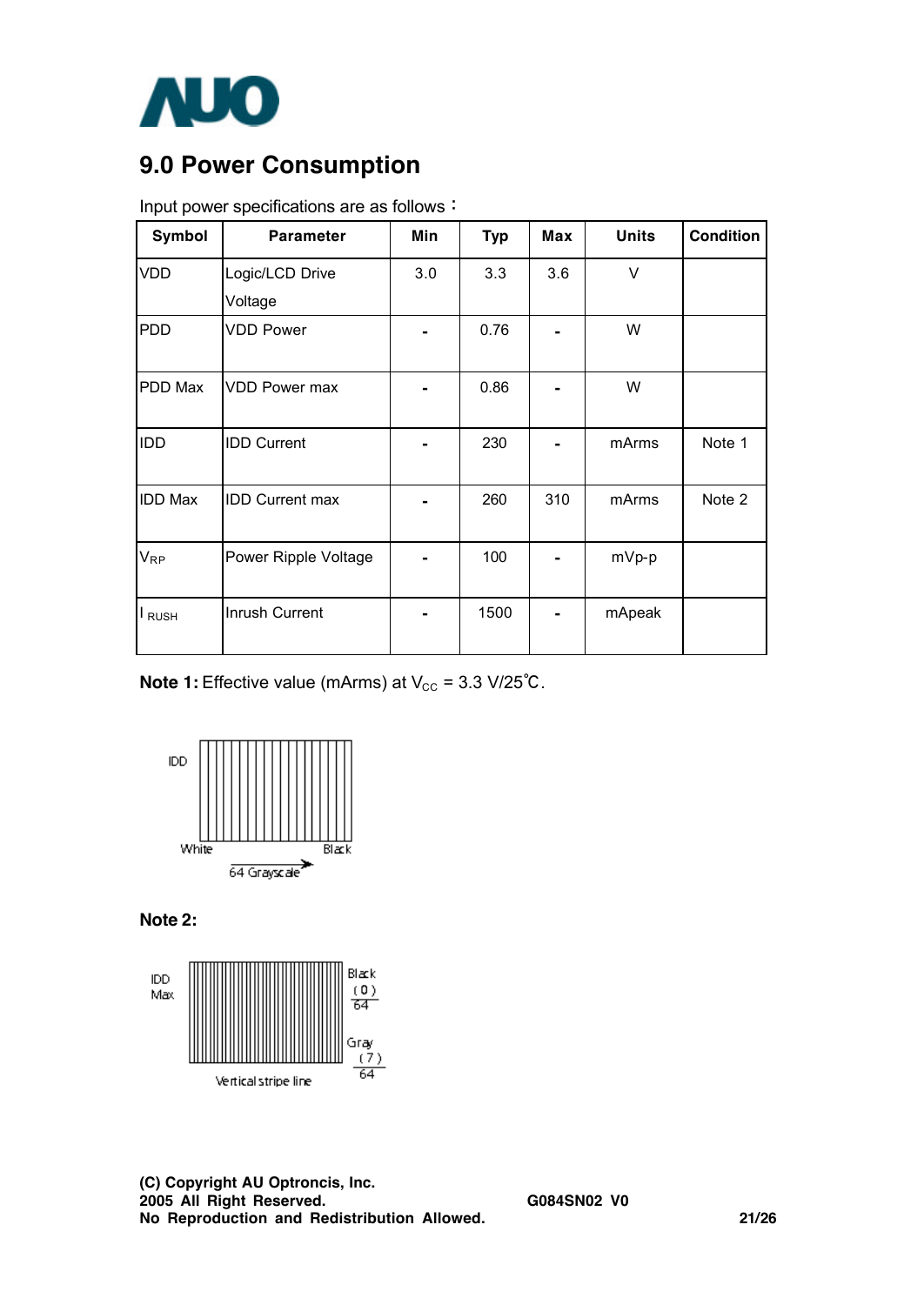

# **10.0 Power ON/OFF Sequence**



VDD power and lamp on/off sequence is as follows. Interface signals are also shown in the chart. Signals from any system shall be Hi-Z state or low level when VDD is off.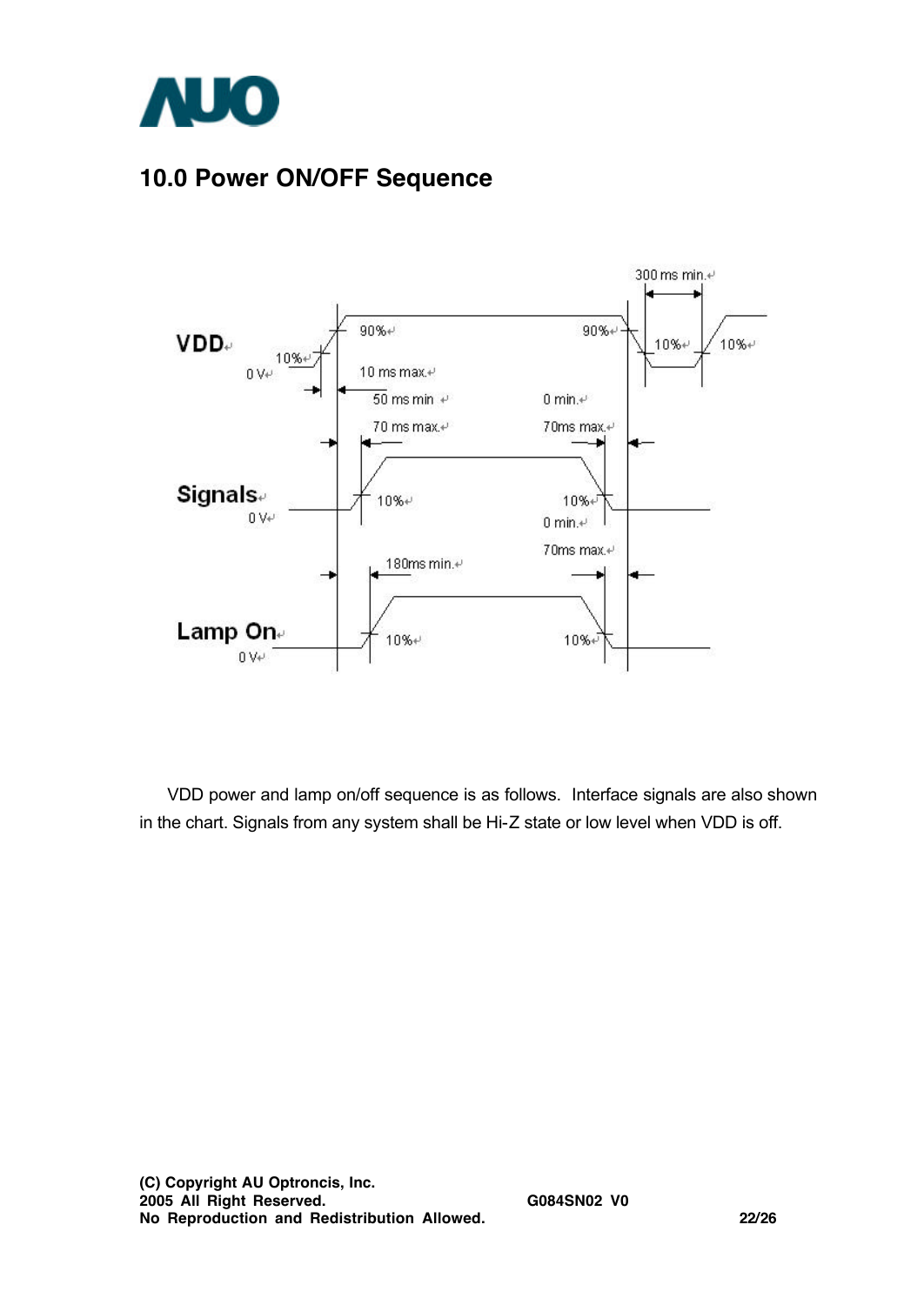

# **11.0 Reliability Test Items**

Environment test condition

| <b>No</b>      | <b>Test Item</b>                 | Condition                                      | Remark       |
|----------------|----------------------------------|------------------------------------------------|--------------|
| 1              | High temperature storage test    | Ta=60°C<br>300Hrs                              | Note 1,2,3   |
| $\overline{2}$ | Low temperature storage test     | Ta= -20°C 300Hrs                               | Note 1,2,3   |
| 3              | High temperature operation test  | Ta=50°C 300Hrs                                 | Note 1,2,3   |
| 4              | Low temperature operation test   | Ta=0℃<br>300Hrs                                | Note 1,2,3   |
| 5              | High temperature & high humidity | 40°C, 90%RH, 300Hrs                            | Note 1, 2, 3 |
|                | operation                        | (No condensation)                              |              |
| 6              | <b>Thermal Shock Test</b>        | -20°C/30 min, 60°C/30 min 100cycles Note 1,2,3 |              |
|                | (non-operation)                  |                                                |              |
| $\overline{7}$ | Vibration test                   | Vibration level: 1G                            | Note 1,2,3   |
|                | (non-operation)                  | Waveform: Sinusoidal vibration                 |              |
|                |                                  | Bandwidth: 10-500-10Hz/2.5min                  |              |
|                |                                  | Duration: X, Y, Z 120min                       |              |
|                |                                  | One time each direction                        |              |
| 8              | Shock test                       | Shock level: 220G                              | Note 1,2,3   |
|                | (non-operation)                  | Waveform: Half sine wave, 2ms                  |              |
|                |                                  | Direction: 坎, 五, 五                             |              |
|                |                                  | One time each direction                        |              |
| 9              | Electrostatic discharge          | 150 pF, 150 Ω, 10kV, 1 second, 9               | Note 3       |
|                | (non-operation)                  | position on the panel, 10 times each           |              |
|                |                                  | place                                          |              |
|                |                                  |                                                |              |

Note 1: Evaluation should be tested after storage at room temperature for one hour.

Note 2: There should be no change which might affect the practical display function when the display quality test is conducted under normal operating condition.

Note 3: Judgment: Function and display OK.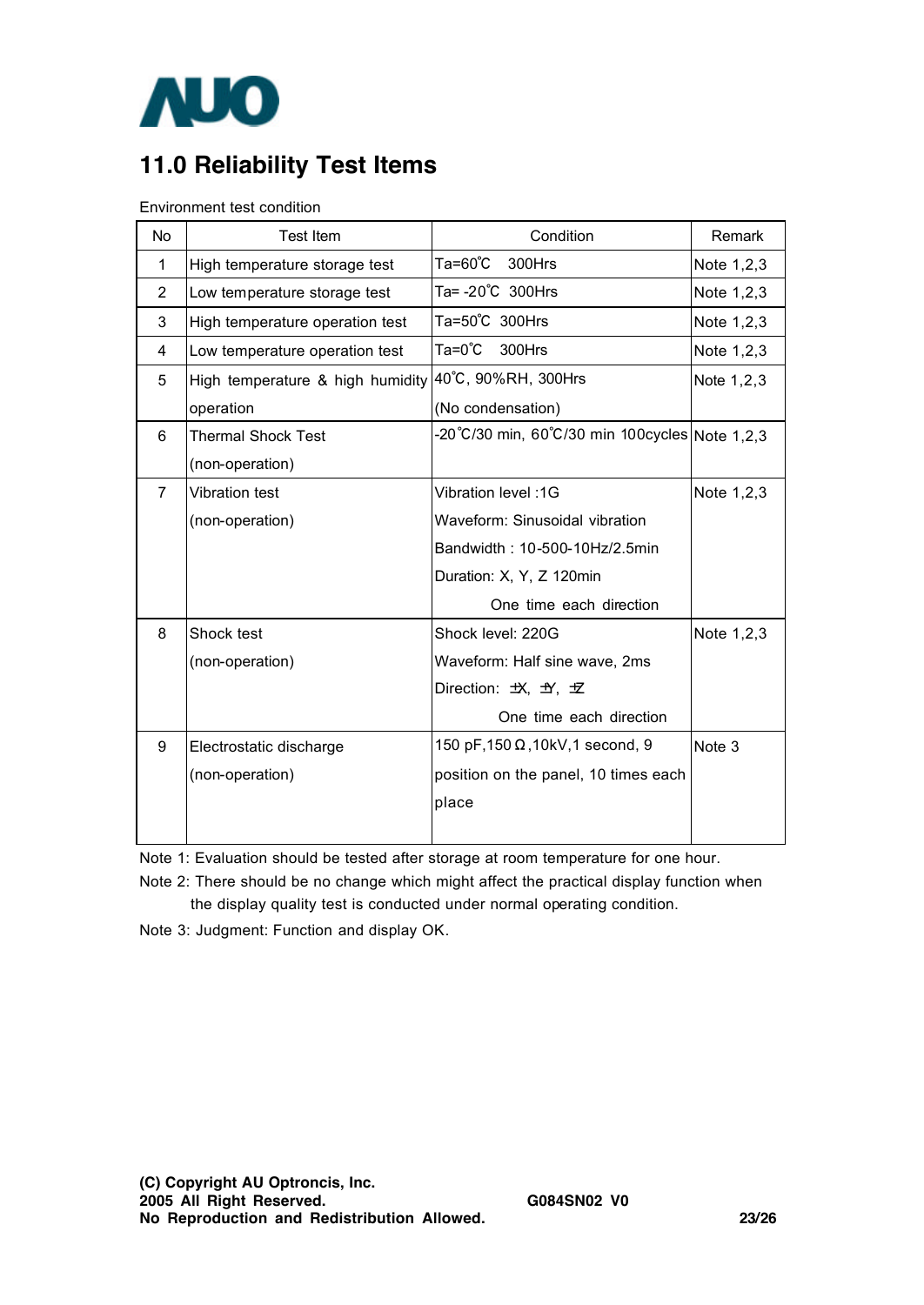



Note : Limit of box palletizing = Max 4 layers(ship and stock conditions)

#### **Note:**

- **1.** Maximun Capacity: 30 LCD Module Carton
- **2.** Carton outside dimension: 600 (L)mm x 353 (W)mm x 210 (H)mm
- **3.** Maximun 24 of corrugated carton on wooden pallet. (3 x 2 x 4 layers : maximun 24 boxes per pallet: 720 pcs modules)

**(C) Copyright AU Optroncis, Inc. 2005 All Right Reserved. G084SN02 V0 No Reproduction and Redistribution Allowed. 24/26**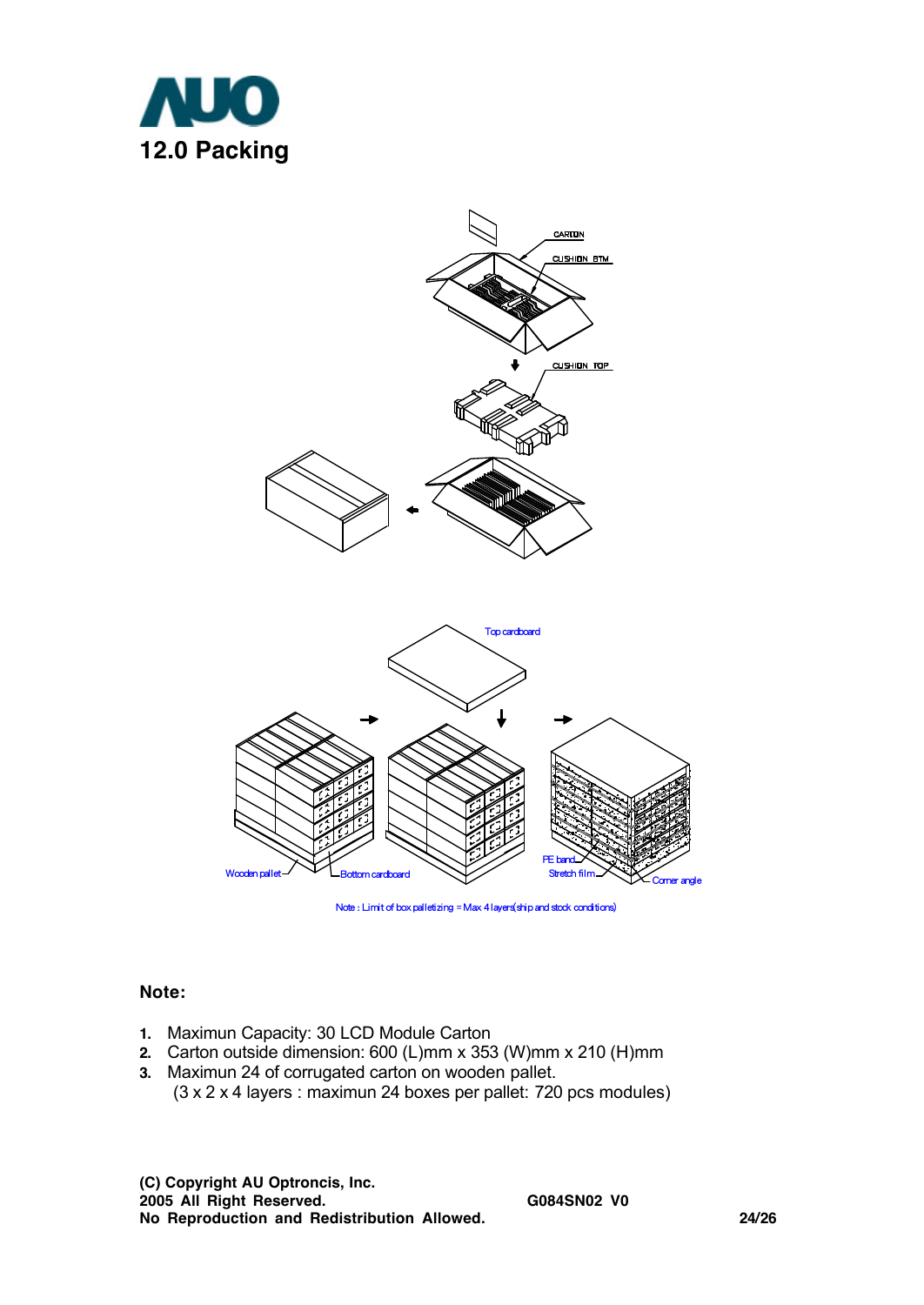